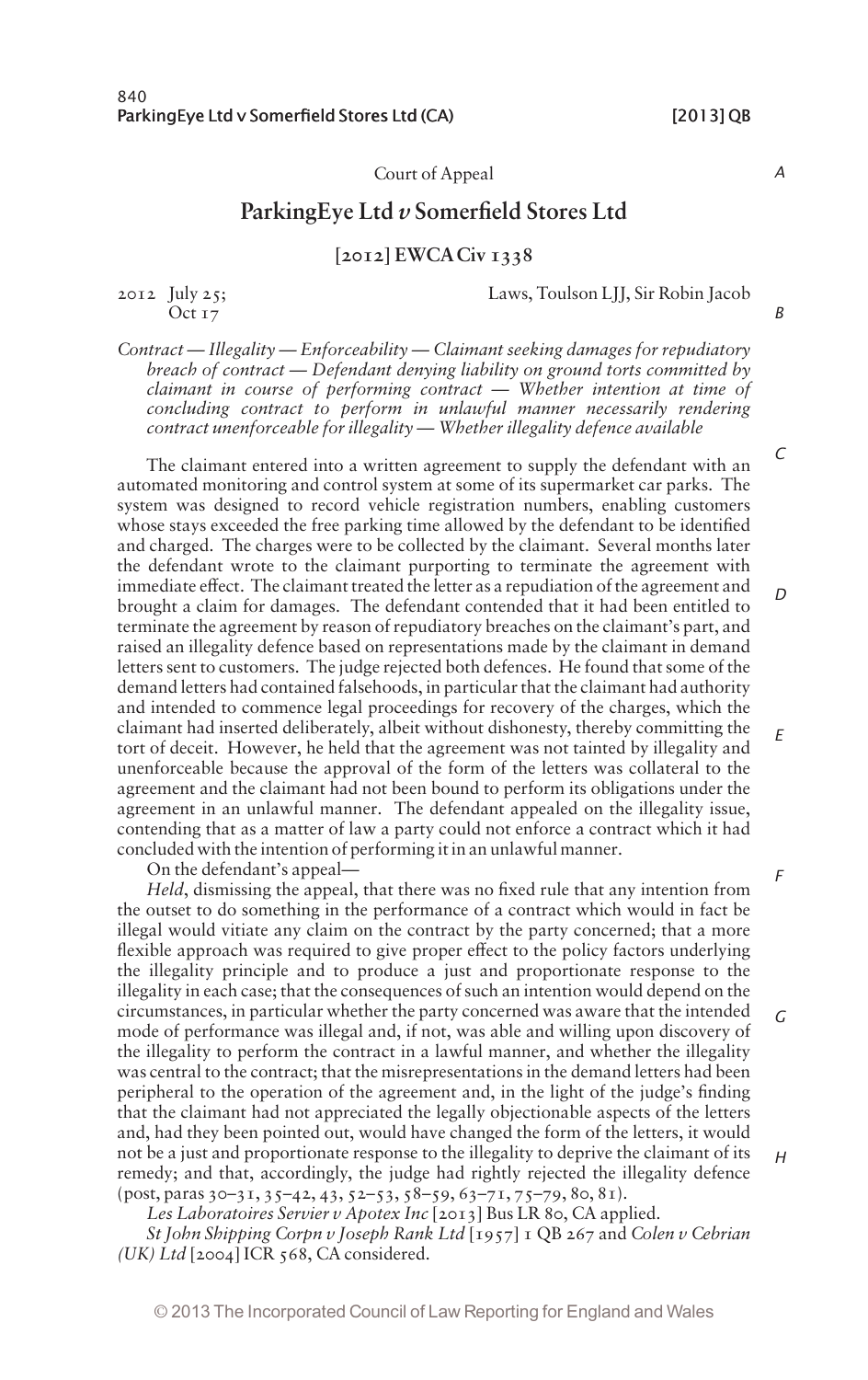Decision of Judge Hegarty QC sitting as a judge of the Queen's Bench Division affirmed A

The following cases are referred to in the judgments:

- Anglo Petroleum Ltd v TFB (Mortgages) Ltd [2007] EWCA Civ 456; [2007] BCC 407, CA
- B and B Viennese Fashions v Losane [1952] 1 All ER 909, CA
- Brown Jenkinson & Co Ltd v Percy Dalton (London) Ltd  $\lceil \log 7 \rceil$  2 QB 621;  $\lceil \log 7 \rceil$ 3 WLR 408; [1957] 2 All ER 844, CA  $\overline{R}$ 
	- Colen v Cebrian (UK) Ltd [2003] EWCA Civ 1676; [2004] ICR 568, CA

Gray v Thames Trains Ltd [2009] UKHL 33; [2009] AC 1339; [2009] 3 WLR 167;  $[2009]$  4 All ER  $8$ <sub>I</sub>, HL(E)

- Laboratoires Servier (Les) v Apotex Inc [2012] EWCA Civ 593; [2013] Bus LR 80, CA
- St John Shipping Corpn v Joseph Rank Ltd [1957] 1 QB 267; [1956] 3 WLR 870; [1956] 3 All ER 683  $\mathcal{C}_{0}$

Tinsley v Milligan [1994] 1 AC 340; [1993] 3 WLR 126; [1993] 3 All ER 65, HL(E) Vita Food Products Inc v Unus Shipping Co Ltd [1939] AC 277; [1939] 1 All ER 513, PC

Waugh v Morris  $(1873)$  LR 8 QB 202

The following additional cases were cited in argument: D

Biogen Inc v Medeva plc [1997] RPC  $I$ , HL(E) Coral Leisure Group Ltd v Barnett [1981] ICR 503, EAT Peek v Derry (1887) 37 Ch D 541, CA Piglowska v Piglowski  $[1999]$  I WLR 1360;  $[1999]$  3 All ER 632, HL(E) Reynolds v Kinsey 1959 (4) SA 50 Smith New Court Securities Ltd v Scrimgeour Vickers (Asset Management) Ltd

[1997] AC 254; [1996] 3 WLR 1051; [1996] 4 All ER 769, HL(E) Standard Chartered Bank v Pakistan National Shipping Corpn (No 2) [2000]  $I$  Lloyd's Rep 218, CA Wetherell v Jones  $(1832)$  3 B & Ad 221 E

The following additional cases, although not cited, were referred to in the skeleton arguments:

- Alexander v Rayson [1936] 1 KB 169, CA Archbolds (Freightage) Ltd v S Spanglett Ltd [1961] 1  $OB$  374; [1961] 2 WLR 170; [1961] 1 All ER 417, CA Holman v Johnson  $(1775)$  I Cowp 341 Miller v Karlinski (1945) 62 TLR 85, CA Taylor v Bhail [1996] CLC 377, CA 21st Century Logistic Solutions Ltd v Madysen Ltd [2004] EWHC 231 (QB); [2004] F
- 2 Lloyd's Rep 92 G

APPEAL from Judge Hegarty OC sitting as a judge of the Queen's Bench Division

By a claim form dated 15 October 2008 the claimant, ParkingEye Ltd, claimed a declaration that the defendant, Somerfield Stores Ltd, had not been entitled by letter dated 7 March 2006 to terminate with immediate

effect the written contract between the parties dated 19 August 2005 for the supply by the claimant of an automated monitoring and control system at certain of the defendant's supermarket car parks, and damages for breach of contract. By a judgment dated 18 March 2011 and order dated 21 March  $2011$  Judge Hegarty QC, sitting as a judge of the Queen's Bench Division in  $H$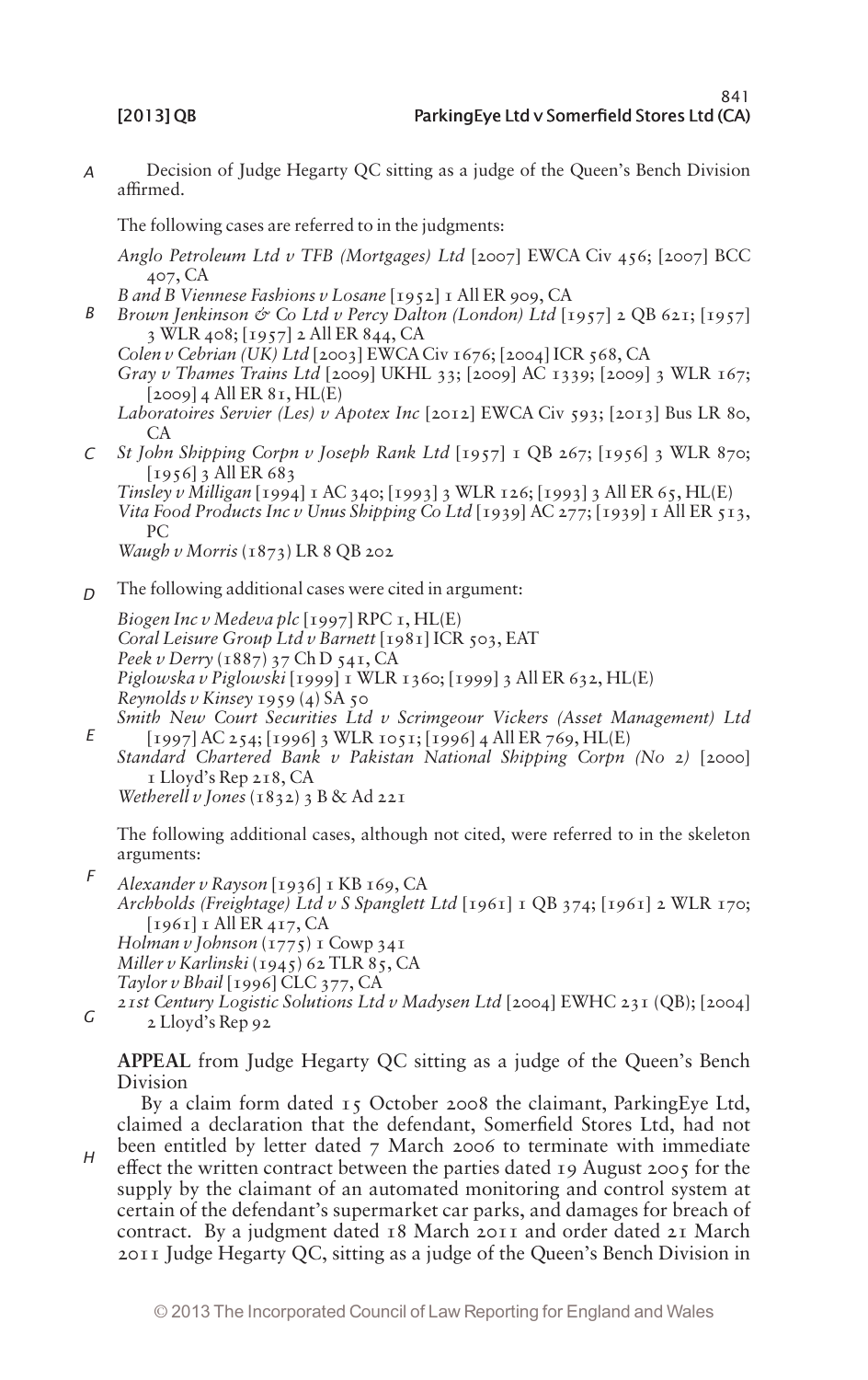### 842 ParkingEye Ltd v Somerfield Stores Ltd (CA) [2013] QB **Argument**

the Manchester District Registry Mercantile Court, held that the claimant had not committed repudiatory breaches of contract as alleged by the defendant, and awarded the claimant damages in the sum of  $\ell_3$ 50,000 with interest and costs. A

By an appellant's notice filed on 5 April 2011 and pursuant to permission granted by the Court of Appeal, the defendant appealed on the ground that the judge had erred in law in rejecting its argument that the claimant was precluded from recovering damages by illegality on its part in performing the contract, in the light of his finding that the claimant had committed the tort of deceit in demanding payment of parking charges.

The facts are stated in the judgment of Sir Robin Jacob.

Michael Fealy (instructed by Co-operative Group Ltd Legal Department) for the defendant.

The issue raised by the appeal is whether the claimant can enforce a contract which it intended at the time of contracting to perform, and did in fact perform, in an unlawful manner. The judge found that the claimant had committed the tort of deceit on a systemic basis in the collection of parking charges, and the only inference reasonably to be drawn from the contemporaneous evidence was that the claimant had intended from the outset to perform the agreement in that unlawful manner. In those circumstances the judge should have held that the agreement was unenforceable by reason of illegality.

Applying the approach to the illegality defence adopted in Les Laboratoires Servier v Apotex Inc  $[2013]$  Bus LR 80 defeats the claim. The claimant's deceitful conduct involved a high degree of moral turpitude: see Peek v Derry (1887) 37 Ch D 541. The policy considerations underlying the defence can only be given effect by refusing the claimant any relief. The requirement of honesty in commerce is stringently enforced by the English courts: see Standard Chartered Bank v Pakistan National Shipping Corpn (No 2) [2000] I Lloyd's Rep 218, paras  $I-2$ . The policy of the law is to protect the public from deceit and maintain standards of commercial morality: see Smith New Court Securities Ltd v Scrimgeour Vickers (Asset Management) Ltd [1997] AC 254, 279—280. Consistency with that approach and the need for effective deterrence require that the claim should fail. Denying the claimant a remedy would be the just and proportionate response to its illegality.

The deceit was not too remote from the agreement to render it unenforceable, as the judge held. It was integral to the agreed system for generating revenue. The judge's conclusion that the deceit should be taken into account in assessing damages is inconsistent with the deceit being merely collateral to the agreement.

Les Laboratoires Servier v Apotex Inc [2013] Bus LR 80 has to be read in the context of earlier dicta of high authority. The applicable principle is that a party cannot enforce a contract which he intended to perform unlawfully at the time of making the contract: see St John Shipping Corpn  $\nu$  Joseph Rank Ltd  $\lceil \log_7 \rceil$  I QB 267, 283 and Colen v Cebrian (UK) Ltd  $\lceil \log_4 \rceil$  ICR 568, para 23.

The passage on which the judge relied in *Chitty on Contracts*, 30th ed  $(2008)$ , para  $16-012$ , to the effect that a contract can be enforced on the ground that there was never a "fixed intention" to perform it unlawfully if it were capable of lawful performance and the parties through ignorance of the C

D

E

F

G

 $\overline{H}$ 

B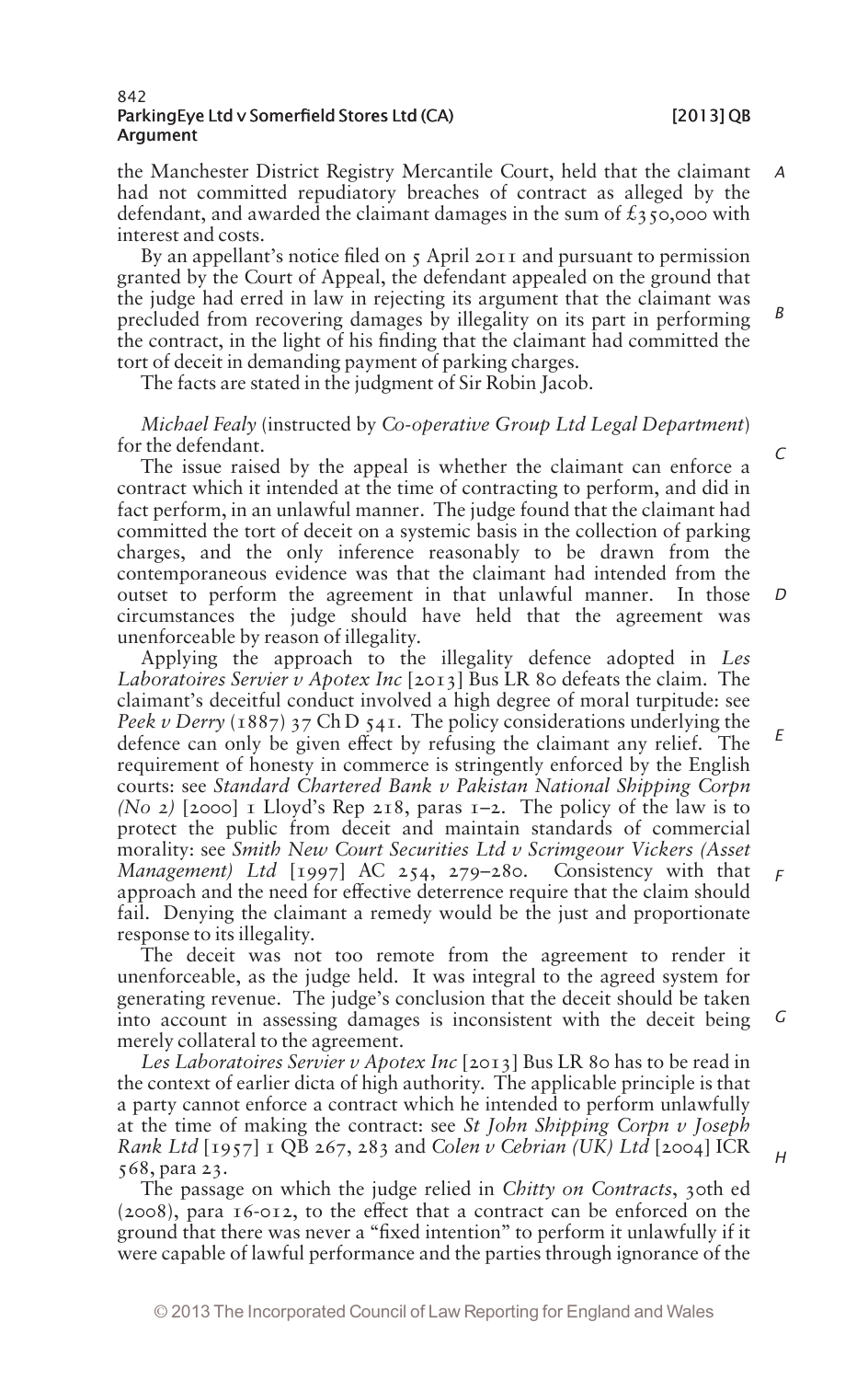law failed to appreciate that the proposed manner of performance was unlawful, has to be read in conjunction with Waugh v Morris (1873) LR 8 QB 202, where, unlike the present case, the actual manner of performance was lawful: see Reynolds v Kinsey 1959 (4) SA 50. Ignorance of the law is irrelevant. Knowledge of facts giving rise to an illegality will suffice to prevent a party from enforcing the agreement. A

Clive Freedman QC and Andrew Grantham (instructed by Pannone LLP, Manchester) for the claimant. B

A distinction has to be drawn between cases in which there is a contractual obligation to do an unlawful act and cases where the contractual obligations are capable of being performed lawfully and were initially intended to be so performed, but were in fact performed by unlawful means: see Coral Leisure Group Ltd v Barnett [1981] ICR 503, 508. The present

case falls into the second category. An unlawful act in the course of performance does not by itself render a contract unenforceable: see Wetherell v Jones  $(1832)$  3 B & Ad 221 and St John Shipping Corpn v Joseph Rank Ltd [1957] 1 QB 267.  $\mathcal{C}$ 

At the point of contracting, the parties did not have a fixed intention to commit the tort of deceit. The ratio of Waugh v Morris ( $1873$ ) LR 8 QB 202

is not restricted in cases of contracts which can be performed legally to those in which the parties discovered the illegality before commencing performance. In Reynolds v Kinsey 1959 (4) SA 50, the parties persisted in the illegality after acquiring knowledge of the relevant law, which is not the case here. D

For the appeal to succeed, the judge's finding that the claimant did not have a firm and settled intention to act unlawfully at the date of the contract

has to be overturned. That engages the principle that an appellate court will be slow to interfere not only with a judge's findings of primary fact but also with his evaluation of those facts: see Piglowska v Piglowski [1999]  $\bar{x}$  WLR 1360 and Biogen Inc v Medeva plc [1997] RPC 1. E

Les Laboratoires Servier v Apotex Inc  $[2013]$  Bus LR 80 establishes that it is a necessary, but not sufficient, condition for the applicability of the

- illegality defence that one of the identified policy considerations provides firm justification for a windfall to the party relying on it. The application of the defence must also be a just and proportionate response to the illegality. In the present case the policy considerations do not support the applicability of the defence. The illegality was not a central element in the performance of the contract. There was no finding of dishonesty or criminal conduct. The just and proportionate response is to reduce the damages award to exclude benefits which the claimant would have received through use of the F G
- offending letters, as the judge has done.

Fealy replied.

The court took time for consideration.

 $H$ 

17 October 2012. The following judgments were handed down.

## SIR ROBIN JACOB

I This appeal is by Somerfield Stores Ltd ("Somerfield") from one aspect only of the judgment dated 18 March 2011 of Judge Hegarty QC sitting as a High Court judge in Manchester. Mr Michael Fealy appeared for Somerfield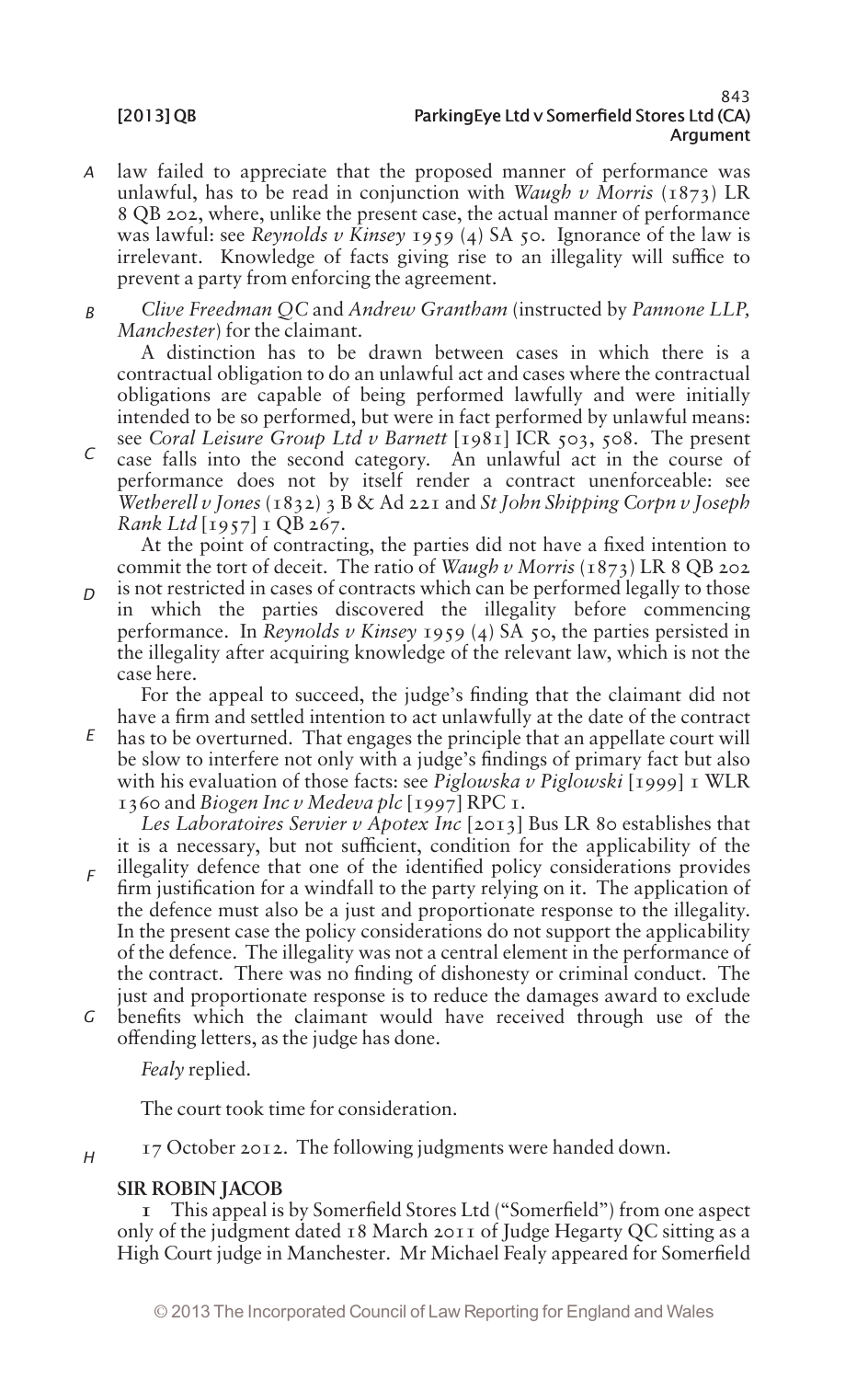and Mr Clive Freedman QC and Mr Andrew Grantham for the respondent, A ParkingEye Ltd ("ParkingEye").

## The facts and background

2 The parties entered into a contract dated 19 August 2005 with a commencement date of 1 September 2005. It was for the provision by ParkingEye of an automated monitoring and control system to some of the car parks owned or operated by Somerfield as adjuncts to its supermarkets. The system read and recorded the vehicle registration numbers and times of entry and departure of vehicles using the car park. The system could thus determine how long a vehicle was parked.

3 As is common with supermarkets, customers are given a certain amount of free parking time. Under the ParkingEye scheme, after that had expired, a charge was imposed. The judge found that sufficient notice of the charges was given to create a contract between the motorist and Somerfield whereby the motorist was contractually bound to pay Somerfield the charges of which notice was given if he or she overstayed.

The ParkingEye system was designed to catch those who overstayed and induce them to pay the charges. The names and addresses of the owners of overstaying vehicles were, using the registration number, obtained from the Driver and Vehicle Licensing Agency ("DVLA"). ParkingEye would then send a letter of demand for the charge. If no payment or response was received, a second, third and even fourth letter in stronger and stronger terms would be sent.

5 The basic charge was  $\zeta$ , reduced to  $\zeta$ 37.50 if paid within 14 days of the "Penalty Ticket," i e the first letter. This amount the judge held not to be a penalty and thus enforceable as against the motorist. If payment was not made within a specified time the charge increased to  $\text{\pounds}_{135}$  which the judge held was probably a penalty and thus unenforceable.

6 Under the contract, ParkingEye provided all the equipment and was responsible for its operation. It received no payment from Somerfield for this. Instead it was entitled to retain all the "fines" collected. So of course ParkingEye had an incentive to operate the "fine" system aggressively.

7 This it did—too much so: some of the letters it wrote to motorists contained falsehoods. The first letter was not held to do so. It perhaps might have been. For it was dressed up rather like a police-issued document with a chequered edging and described the amount claimed as a "penalty" when it was no more than a contractual obligation to pay. I say no more because there is no challenge to the finding that this was not a false representation. The letter claimed  $\pounds$ 75 but  $\pounds$ 37.50 if paid within 14 days.

The second letter called itself a "Parking Charge Reminder". Again it was held not to contain any falsehood, despite its police-style edging, the use of the word "penalty" and even the assertion, which would not have been true if the motorist who had actually overstayed had not been the owner of the vehicle as registered with the DVLA, that "as keeper, owner or hirer of the vehicle in question  $\ldots$  you are responsible for the outstanding PARKING CHARGE NOTICE". There is no challenge to the judge's -nding in this regard.

The third letter was different. This was held to contain serious falsehoods. By this stage ParkingEye transferred the collection of money from the defaulting motorist to a company called Commercial Collection  $\overline{D}$ 

E

F

C

B

G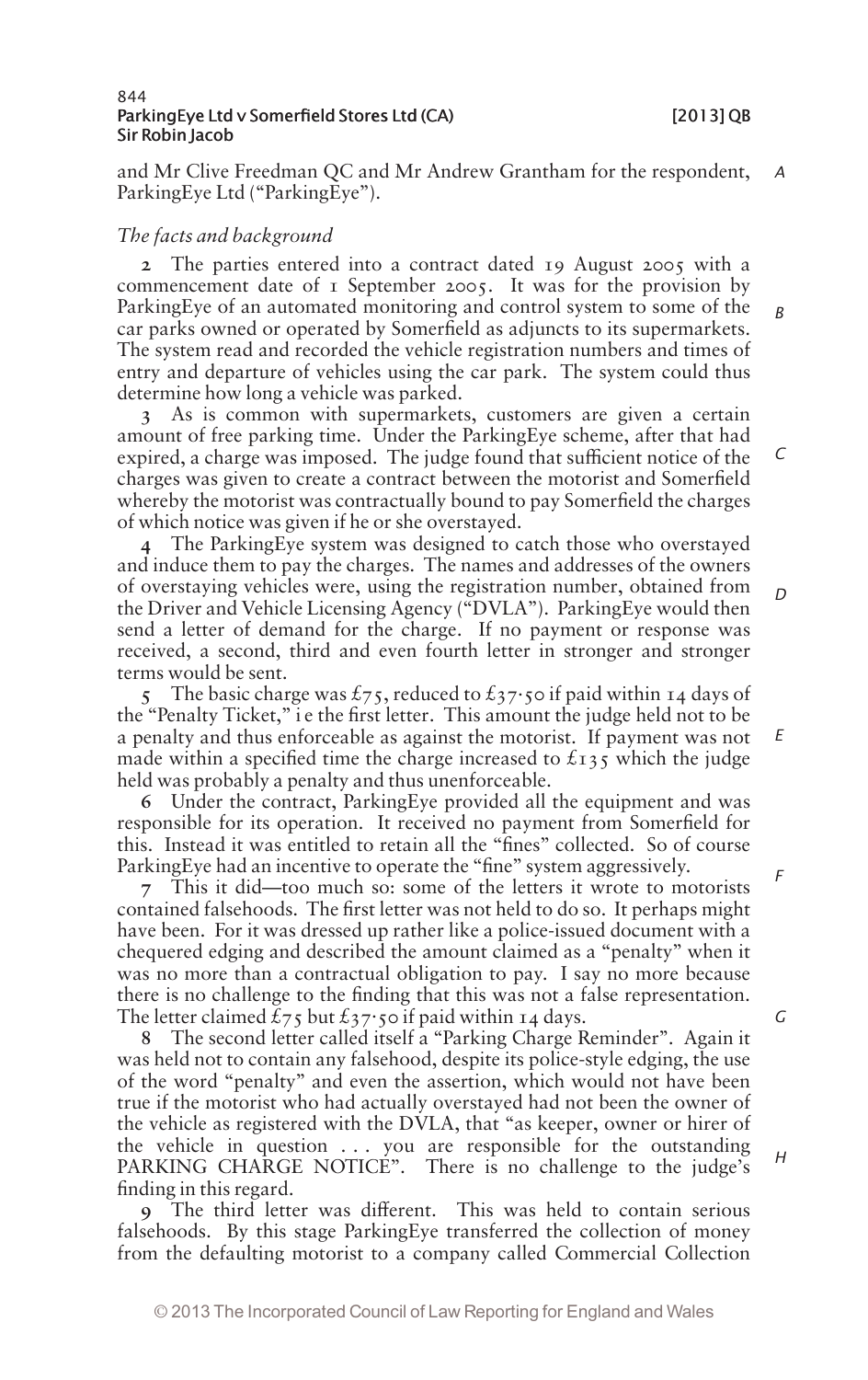Services Ltd. This company issued the third (and in default of payment) fourth letters. A

10 The third letter, sent seven days after the second if payment had not been made, was issued by "Commercial Collection Services". It was headed "Debt  $\overline{k_{75}}$  Due to PARKING EYE [sic]". The key passages read (the emphasis is in the original):

"I promise this isn't just another debt collector's letter. If you read it I believe that you will understand . . . My client is determined to protect the interests of their genuine customers, so they are therefore prepared to go 'all the way'. The cost of the issue of proceedings for what you might regard as a rather small amount is irrelevant to them, as you will understand. Customers are of paramount importance. As PARKING EYE have explained to you already, their objective is to deter the dishonest, the people who are not their genuine customers. You may choose to ignore this demand but that approach will not succeed. PARKING EYE *will issue legal proceedings* and will instruct us to prepare the documentation. The consequences of legal proceedings are, [the comma is in the original] that you would receive a Claim, and if you ignore that, a bailiff will attend your address, [comma in original] to remove goods. If you prefer to avoid all the hassle and the costs (which will become substantial if our client's [apostrophe in original] are obliged to go that far), the means of payment are set out below and overleaf. B C D

11 This semi-literate letter was false in a number of respects: (i) It said that the debt was due to ParkingEye. It was not. It was due to Somerfield. (ii) It talked of "their genuine customers" which suggested the letter was sent on behalf of Somerfield. It was not. (iii) It said "ParkingEye will issue proceedings indicating that ParkingEye had authority to do so. It did not. (iv) In any event neither ParkingEye nor Somerfield actually had any settled intention of issuing legal proceedings if the money was not paid. The contract provided by schedule 2 that if the registered keeper did not pay after a fourth letter, no further action would be taken but detailed records of non-payers and persistent offenders would be stored. If Somerfield decided to sue ParkingEye was to assist. (v) In the case of any vehicle driven by E F

someone other than the registered keeper the recipient of the letter was not liable at all.

12 In the event of non-payment there was a fourth letter in the same crude fashion. Its most aggressive passage reads:

You may not have considered also the implications of a judgment being recorded against you. Such as credit becoming more expensive. For you, with a judgment against you, interest rates could become very high, if you are able to obtain credit at all. G

The letter ended with: "This is your last chance."

13 The judge found not only that the third letter contained falsehoods but that those falsehoods were deliberately made by the relevant ParkingEye executive, albeit without dishonesty. Hence the judge found ParkingEye was guilty of the tort of deceit on those occasions when the third letter was sent on its behalf. ParkingEye does not challenge this decision. H

14 Apart from the tort of deceit, Somerfield alleged other illegalities springing from the third letter. These were the offence of obtaining a money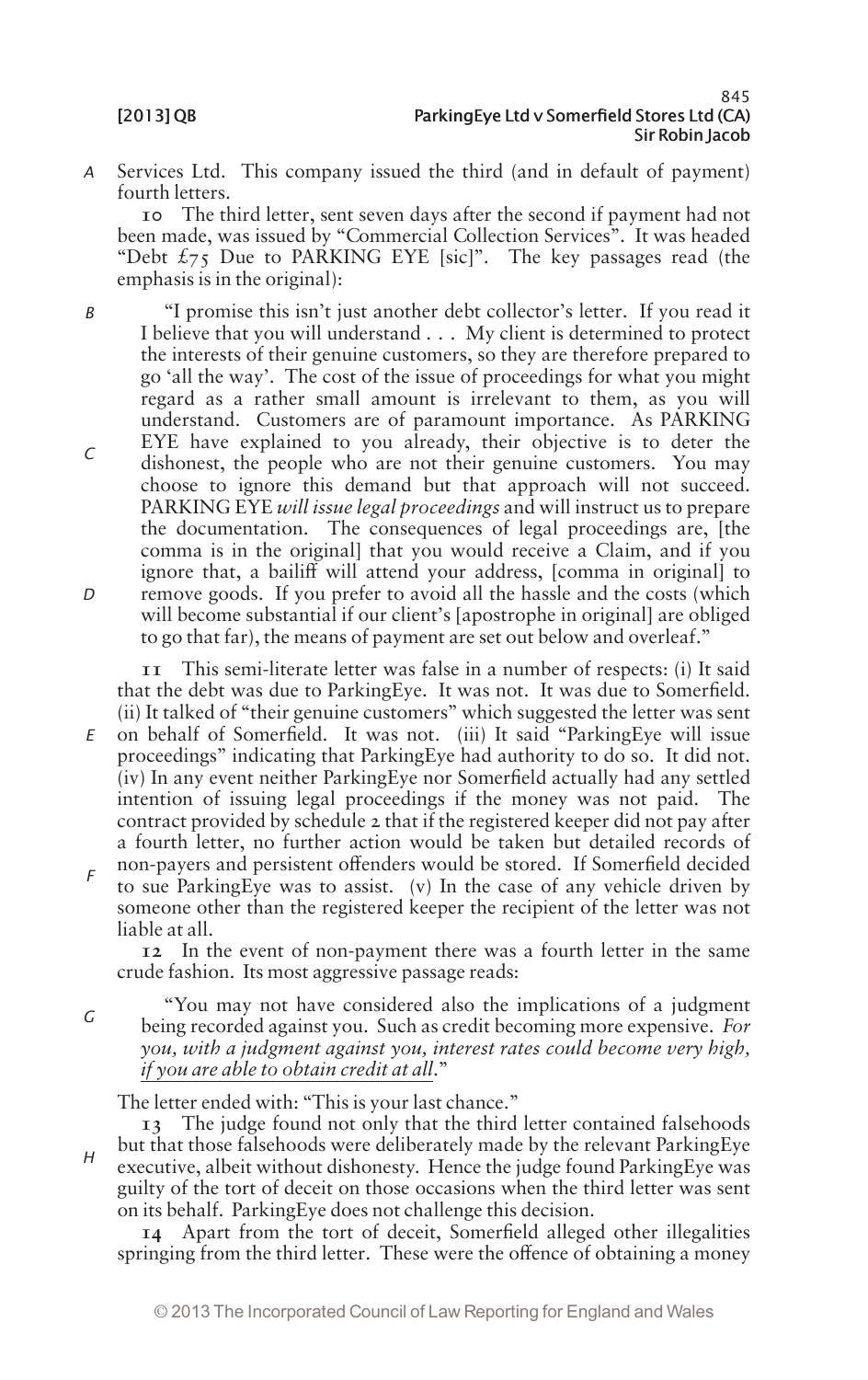transfer by deception contrary to the Theft Act 1968 and the Fraud Act 2006 and unlawful harassment of a debtor contrary to section 40 of the Administration of Justice Act 1970. Somerfield abandoned the first of these allegations during the trial and the judge rejected the section 40 allegation from which there is no cross-appeal. In the result it was not shown that ParkingEye had committed any criminal offence. The third letter amounted only to a breach of civil law. A B

15 Prior to entry into the contract, on the balance of probabilities, the relevant Somerfield executive had seen the letters in draft and had approved them.

16 However the contract itself did not prescribe the form of the letters. All it said (in schedule 2) was that:

A maximum of four Parking Fine letters are then generated and issued, explaining that the vehicle committed a parking offence on private land and as such a charge is now due."  $\sqrt{2}$ 

The schedule went on to provide for the timing and amounts to be paid but no more.

 $17$  The judge said this about Parking Eye's intentions, at para  $556$ :

"I am not satisfied that it would be right to conclude that ParkingEye had a firm and settled intention to act in an unlawful manner at the time when the agreement was executed. As I have already pointed out, the form and content of the various notices was not prescribed. Nor, indeed was there any provision on the face of the contract conferring any right of veto on Somerfield in relation to their form and content. It was open to ParkingEye at any time, no doubt in consultation with Somerfield, to decide what form the third and fourth letters should take. As I have previously observed, I have little doubt that if Somerfield had, at any time, required changes to these letters, ParkingEye would have complied with its wishes." D E

18 The first sentence, out of context, is a little puzzling, since at the time of execution of the contract ParkingEye did intend, if it came to it, to use the unlawful third letter as the judge had discussed in detail. But the sentence in context makes sense if one reads the sentence as saying that it would be wrong to conclude that ParkingEye had a firm intention *always* to act in an unlawful manner at the time of execution of the agreement. In summary Parking Eye's intention at the outset was to use the offending letters but that intention remained provisional in the sense that at any time thereafter it would have ceased to do so if so asked by Somerfield. In the end the appeal was argued before us on that basis. F G

19 The judge acquitted ParkingEye of any intention deliberately to break the law. He said, at para 557:

Furthermore, in so far as it is material, I rather doubt if either Mr McKerney [of ParkingEye] or Mr Ogden [of Somerfield] fully appreciated the potential legal implications of the draft letters, though Mr McKerney must obviously have been aware, at least by the time the agreement was executed, that some of the statements in the third letter were untrue. If someone had pointed out the potentially objectionable aspects of these letters, I am quite sure they would have been changed."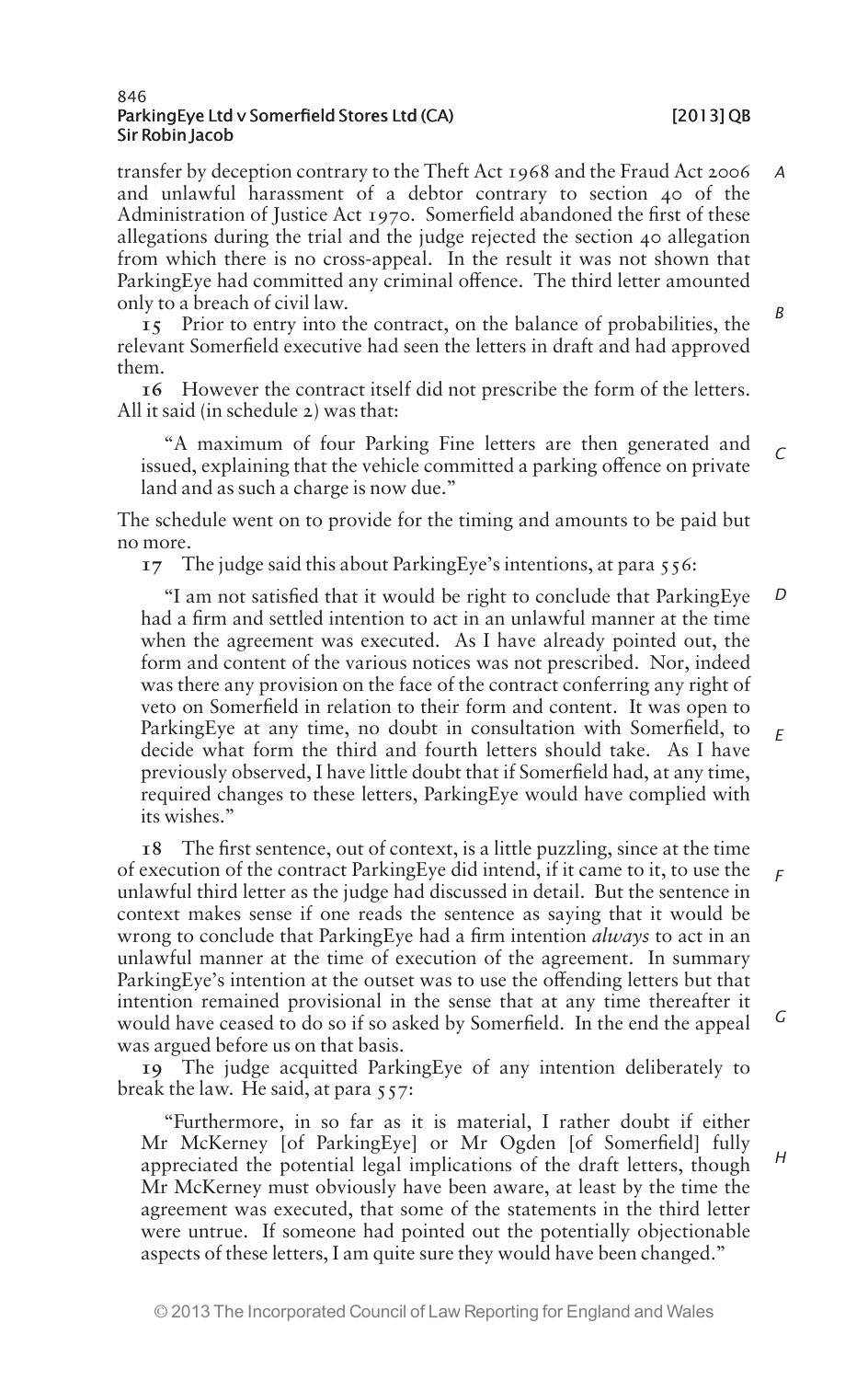- 20 The judge also made no finding of dishonesty against ParkingEye, at para 489, though that must be understood in a limited sense since he did find that its executive knew the third letter contained falsehoods, which is to say the least not exactly honest. What the judge meant in context is clear enough, dishonesty in the sense of intentionally obtaining payment of sums which were not due by false statements. A
- 21 ParkingEye duly installed its system at 17 Somerfield stores, though not all went live at once. During the period of its operation, 5,928 charges were made and first letters were issued. There were 2,593 second, 1,024 third and 299 fourth letters. Only 2,994 charges were actually paid. Only 127 people paid either  $\zeta$  or  $\zeta$  135, i e 4% of those who received a first letter. Most (87.6%) of those who received the false third letter did not pay. But although the proportion of third letter or fourth letter payers was only 4%, B
- ParkingEye obtained  $\pounds$ 11,145, 9% of its revenue, from them because of the enhanced rates involved.  $\mathcal{C}$

22 Of course the bulk of this revenue was in fact due and owing to Somerfield because there was a contract between the motorist and Somerfield. Only in those cases where the owner of the car had not been the actual driver did the driver not have an obligation to pay. And even in those cases, it may well be that the contractual obligation to pay fell upon a

member of the owner's family.

D

G

H

23 The contract had an initial term of 15 months from its commencement date of 1 September 2005. By a letter of 7 March 2006 (following some discussion and correspondence which included some partial discussion as to the form of the letters) Somerfield terminated the contract. This was held to be a repudiatory breach accepted by ParkingEye subject to

its right to damages for lost revenue during the unexpired term of the contract. That term was just under nine months. It was assessed on the basis of lost income from the 17 Somerfield stores where the ParkingEye system had been installed. E

24 The judge heard a mass of complex evidence about the amount of damages. In the event he awarded a sum of  $\text{\pounds}_{35}$ , 0,000. Although he had rejected illegality as a defence to the whole claim he made a "modest discount"

from what would have been a higher sum to reflect the income which would have been received if the third and fourth letters had been innocuous. F

25 The amount awarded is not challenged. So it is not necessary to go into the detailed logic of the discount: it can be justified on the simple basis that the judge had found, at paras  $52$  and  $564$ , that if the contract had gone on the letters would have been modified to be innocuous, or possibly on a legally more complex basis that ParkingEye could not recover such proportion of income as it would have received as a consequence of its false representations if these had continued.

26 Further it is not necessary to go into the question of whether there might have been a small further reduction to reflect the payments received by ParkingEye during the currency of the contract as a result of the falsity of the third letter. All that is at issue on this appeal is simply whether Somerfield have a complete illegality defence.

The judgment below on the illegality defence

The judge rejected the defence. His reason essentially was that in so far as there was an agreement on the form of the misleading third letter, that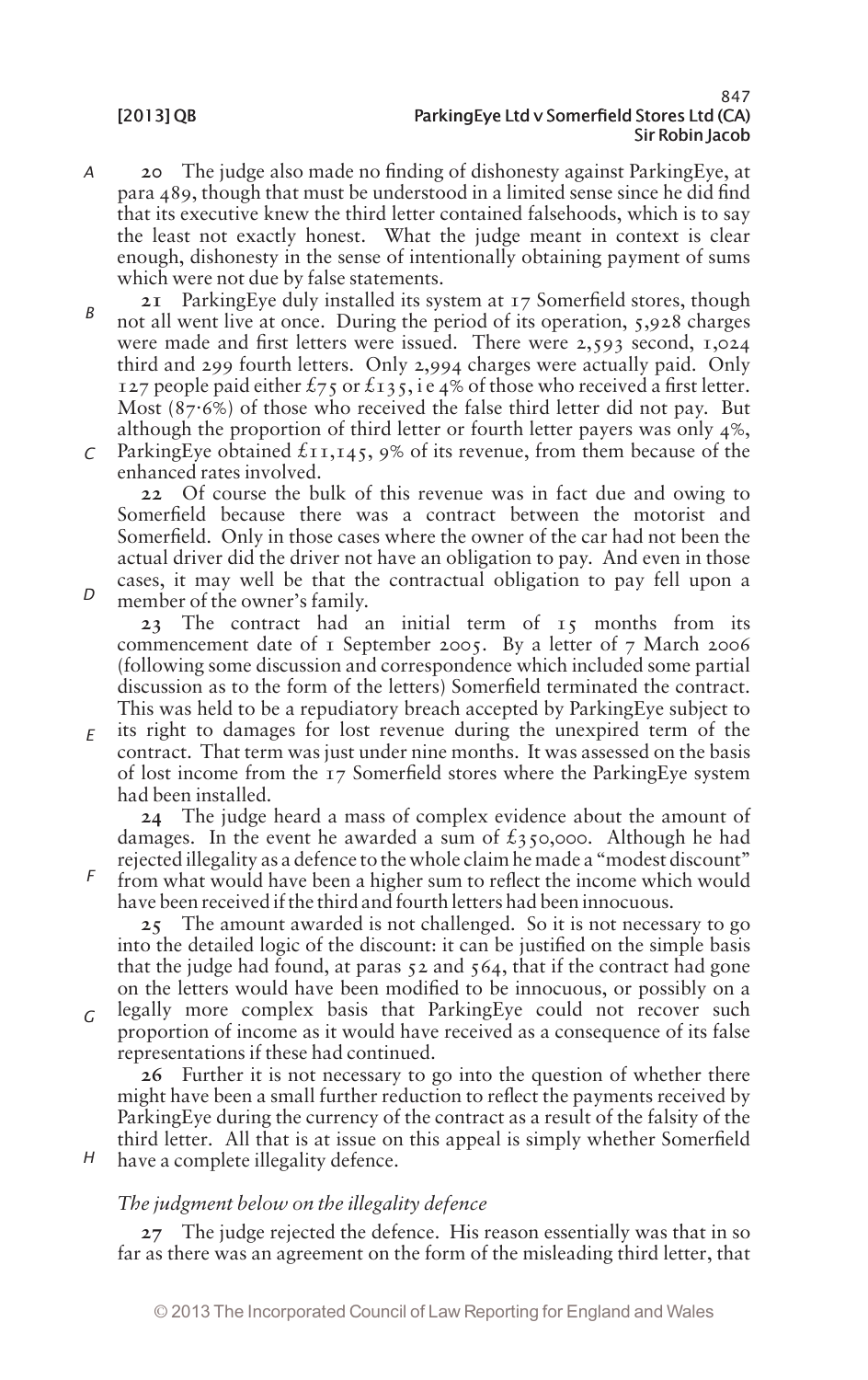agreement was collateral and distinct from the main contract, which in itself was free from an illegality. ParkingEye had not "entered into a binding commitment to perform its obligations in such a way as to render the entire agreement illegal and unenforceable": para 559. And: A

"it *lie* the pre-contract agreement on the form of the letter] could properly be regarded as an entirely separate contract, so that any illegality is not to be treated as tainting the principal agreement itself and rendering that agreement illegal and unenforceable. B

## My reasoning and conclusion

28 Illegality and the law of contract is notoriously knotty territory. Etherton LI put it this way in the most recent case on the subject to reach this court, Les Laboratoires Servier v Apotex Inc [2013] Bus LR 80, decided after the judgment below in this case, at para 63:

It is not necessary in order to resolve this appeal to undertake a comprehensive analysis of the decided cases. Such an exercise would in any event be complex, very lengthy and in large part unrewarding. The decisions inevitably turn on their own particular facts. The statements of law or principle they contain are not all consistent or easily reconciled. The jurisprudence in this area has been an evolving one, but its evolution has not followed a consistent pattern.

So, like Etherton LJ, I shall duck out of a comprehensive review of the cases. I would add that to my mind the facts of this case lead to its comparatively easy resolution. I do not think it is borderline, which is yet another reason for eschewing a comprehensive review.

The starting point for an examination of the law in this area is two Law Commission papers on the subject, the Consultation Paper No 189 (2009) and the final Report (2010) (Law Com No 320) entitled The Illegality Defence. It is the Consultation Paper which examines the cases in detail. Of particular relevance here is the section dealing with "Illegality under the common law." One of the Law Commission's categories of this is headed When the contract is performed in an unlawful manner. It says, at paras 3.27—3.28:

3.27 In some circumstances a contract that does not require the commission of any unlawful act, and which was not entered into to facilitate an unlawful purpose, is nevertheless *performed* in an unlawful way. The effect that this unlawful performance has on the parties' contractual rights is very unclear [footnote omitted].

3.28 At common law, historically, a distinction has been drawn between cases where the guilty party intended from the time of entering into the contract to perform it unlawfully, and cases where the intention to perform unlawfully was only made subsequently.

30 Mr Fealy invokes the principle stated in its generality here. He says the guilty party, ParkingEye, had the intention from the outset to perform the contract unlawfully. He reinforced his submissions by reference to what Waller LJ said in Colen v Cebrian (UK) Ltd  $[2004]$  ICR 568, para 23:

an analysis needs to be done as to what the party's intentions were from time to time. If the contract was unlawful at its formation or if there F

 $\Gamma$ 

 $\overline{D}$ 

E

 $H$ 

G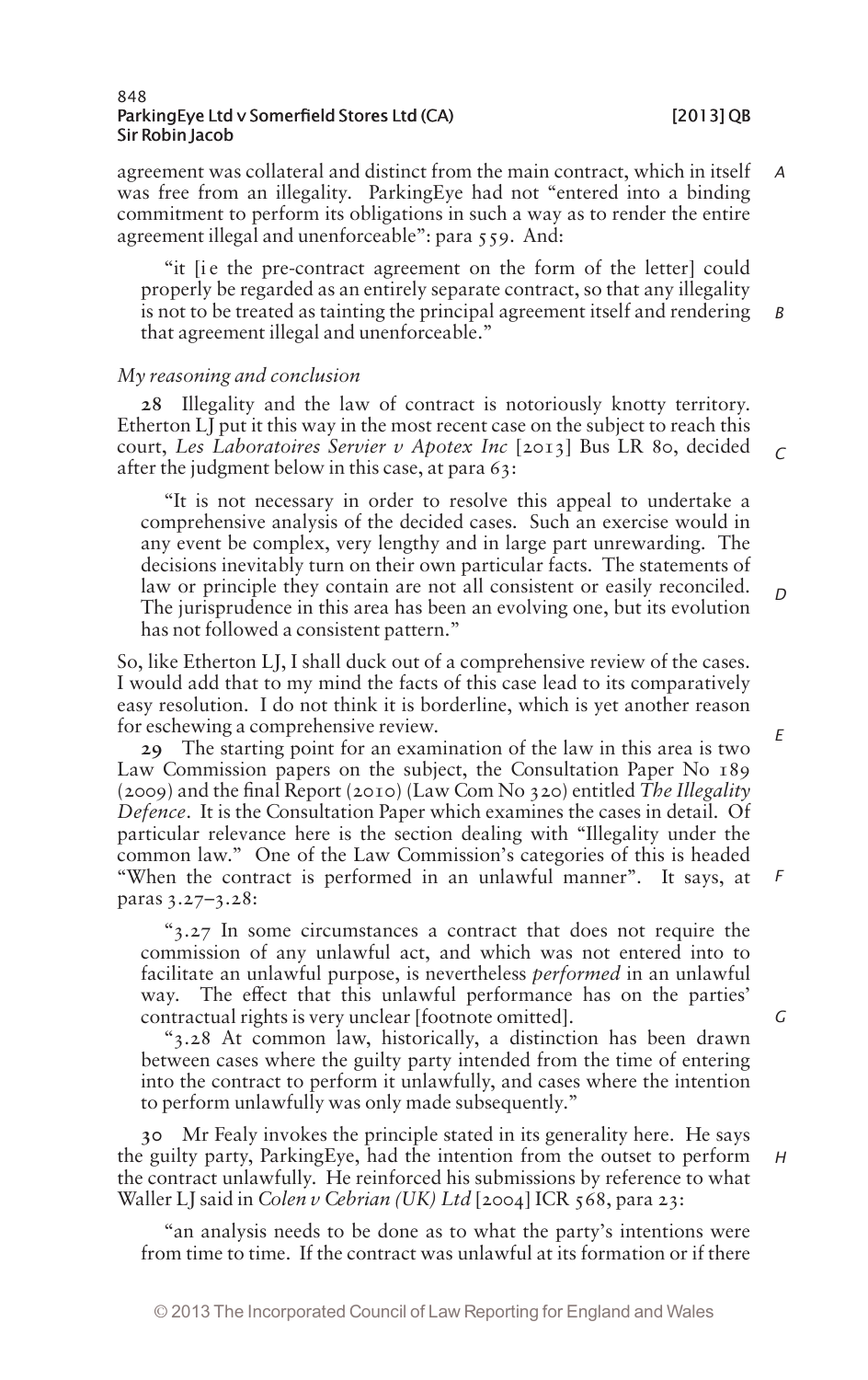A

R .

was an intention to perform the contract unlawfully as at the date of the contract, then the contract will be unenforceable.

31 Strong though the passage is, I do not read it as applying to any intended illegality of performance, however partial or peripheral. Indeed I do not think Waller LJ was considering a case such as the present where the intention was limited to only a partial (and minor on the facts) mode of performance, and was itself qualified in that it could be changed at any time and would be changed if the illegality had been pointed out.

32 The Law Commission itself was not prepared to accept that the law was in a straightjacket: that once it was shown illegal performance of any sort was intended at the time of the making of the contract, unenforceability would follow automatically. It said, at para 3.31:

However it clearly cannot be in every case that a contract is unlawfully performed, even where this was the original intention, that the offending party loses his or her remedies. Such a proposition would result in the widespread forfeiture of contractual remedies as a result of minor and incidental transgressions. Although there is general agreement on this point amongst academic commentators, there is surprisingly little authority [footnote omitted].

33 I would add that there is something distinctly odd about the supposed "intention from the outset" rule. Mr Fealy rightly accepted that if the relevant intention in this case (i e what the form of the third letter was to be) had only been formed after execution of the main contract, the rule would not apply. Instead the test would be as Waller LJ put it in the Colen case, at para 23: whether the method of performance chosen and the degree of participation in that illegal performance is such as to turn the contract into an illegal contract'" (the phrase is that of Jenkins  $LI$  in B and B Viennese Fashions v Losane  $[1952]$  I All ER 909, 913).

34 I elaborate on this oddity by reference to the facts of this case. It would surely not make any rational sense for the question of whether ParkingEye had a remedy to depend on the happenstance of when the form of the letters was decided, before or after the contract was executed. Or

suppose the intention was formed before the contract, but altered immediately after, so that there never was an illegal third letter? Or just one such letter before its form was changed? These considerations are, I think, linked to the judge's reason for rejecting the illegality defence. They show or at least tend to show that the decision or agreement as to the form of letters was peripheral and something apart from the main contract. F

- 35 It is important to emphasise that the facts in this case are different from those in any of the cases to which we were referred. For the contract here was not all-or-nothing, legal or illegal, as regards either its performance or its intended performance. That may, for instance, generally be the case in a contract of sale or one for carriage of goods. But this contract involved continuous performance over time. And its performance was never intended to be carried out in a wholly illegal manner. On the contrary the G
- performance could be carried out and was intended to be carried out mainly lawfully. Indeed it was in fact largely carried out lawfully because most motorists paid on the first or second letters and never received the third, offending, letter. Moreover the judge's finding that if the contract had carried on instead of being repudiated the letters would all have been  $H$

' 2013 The Incorporated Council of Law Reporting for England and Wales

 $\overline{D}$ 

E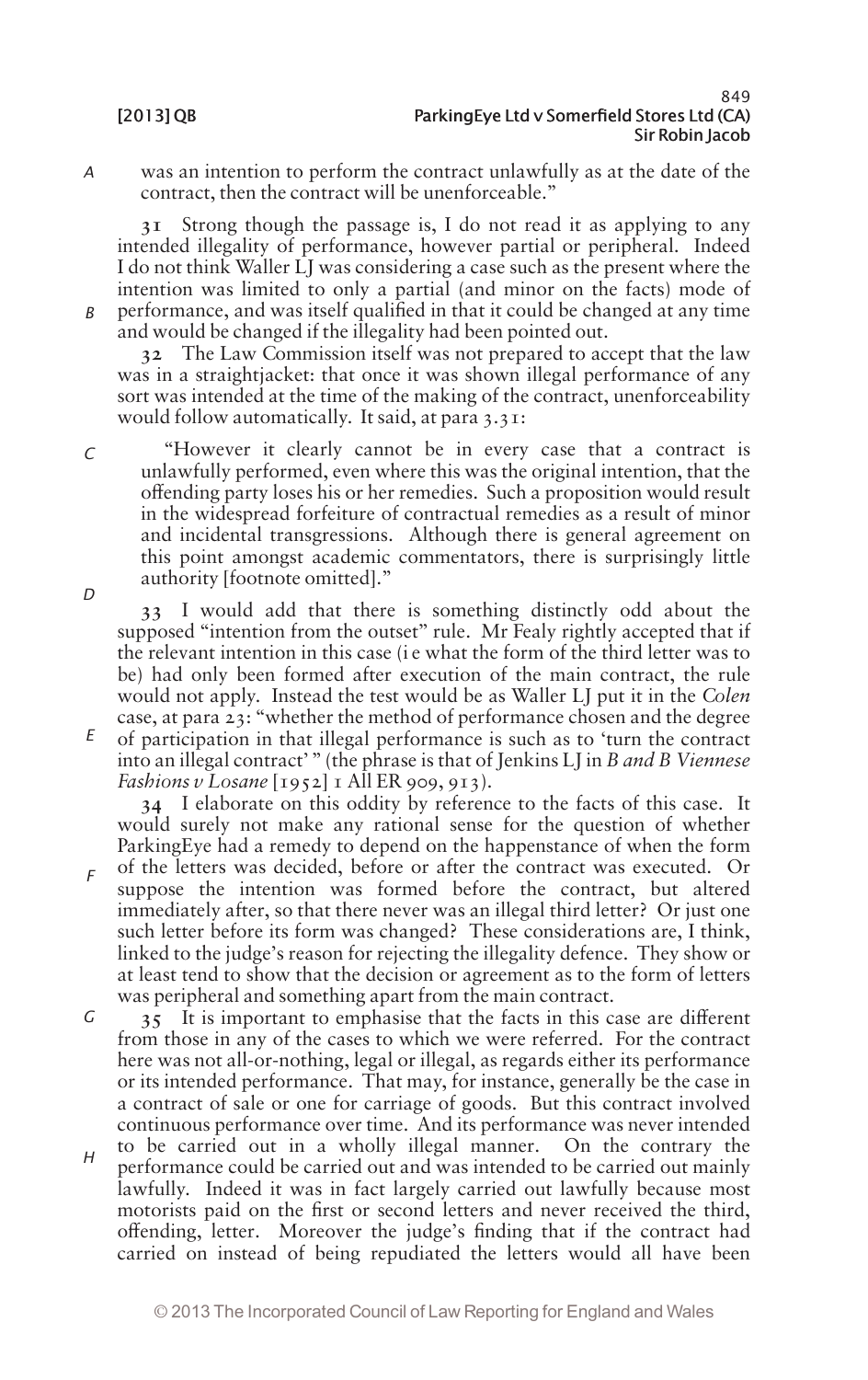rendered innocuous means that no part of the damages claimed would be compensation for loss of income obtained by any unlawful means. A

36 There is also this factor, considered important in many of the authorities (including by Waller LJ in the Colen case), that it is not necessary for ParkingEye to plead or rely upon any illegality. Of like importance are the facts that illegal performance was not an object of the contract nor by any means necessary for its performance.

37 Mr Fealy submitted that despite all these matters, what was crucial here was the intention at the outset to use illegal means where necessary (ie in the event of non-payment after the first or second letter) to induce motorists to pay. It made no difference that in most cases the motorists were in fact liable. The contemplated illegal means tainted the whole contract and public policy required that it be held unenforceable as a whole. ParkingEye's intention at the outset of the contract was so imbued with moral turpitude that the law will not assist it to enforce the contract.

38 I do not agree. Such a conclusion would be unduly sanctimonious: it would lead to the disproportionate result that Somerfield's wrongful repudiation of the contract left ParkingEye with no remedy for a lost income which would have been wholly lawful.

 $39$  In applying the "disproportionate" test I do not think I am exercising a judicial discretion. It was settled by Tinsley v Milligan [1994]  $\,$  I AC 340 that a defence of illegality point cannot be solved by applying a discretion based on public conscience. Proportionality as I see it is something rather different. It involves the assessment of how far refusal of the remedy furthers one or more of the specific policies underlying the defence of illegality. Those policies Etherton LJ identified in Les Laboratoires Servier v Apotex Inc  $[2013]$  Bus LR 80, para 66 (from the Law Commission report) as: furthering the purpose of the rule which the illegal conduct has infringed; consistency; the claimant should not profit from his or her own wrong; deterrence; and maintaining the integrity of the legal system". Etherton LJ was careful to add:  $\Gamma$ E

As the cases plainly show, this does not mean that the illegality defence will always apply where one or more of those policy rationales is relevant. It means that, if the illegality defence applies at all, it must find its justification firmly in one or more of them." F

40 For the reasons I have already given, I do not think the facts of this case, considered with a sense of proportionality, involve such an invasion of any of the policy rationales as to deprive ParkingEye of its remedy. There is not a firm enough justification for that course of action.

41 I would add that I would also dismiss this appeal for the reasons given by the judge. As I have noted, the form of the letters was too far removed from the basic operation of the contract to taint the latter.

42 For these reasons I would dismiss this appeal.

## TOULSON LJ

43 I agree. As Sir Robin Jacob has said, the doctrine of illegality in the law of contract is knotty. That is a mild way to describe it. It is one of the least satisfactory parts of the law of contract. Sir Robin Jacob's judgment has cut through the knots in a way which is incisive and delivers a just result.

G

B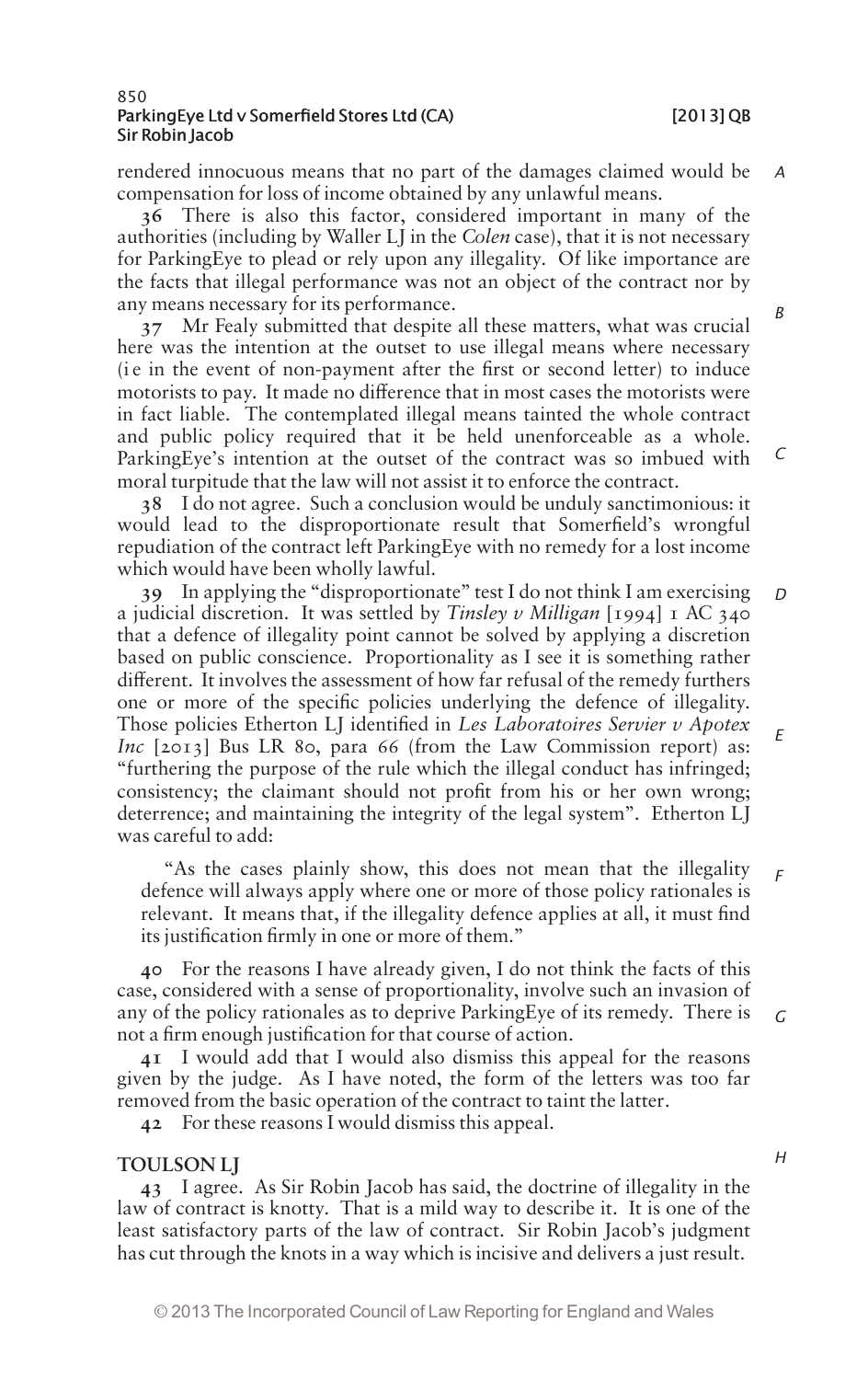## Contract law and the doctrine of illegality A

 $44$  The fundamental reason why illegality is a difficult topic is that the doctrine is founded on public policy, and public policy not infrequently gives rise to conflicting considerations. As Lord Wright observed in Vita Food Products Inc v Unus Shipping Co Ltd [1939] AC 277, 293:

Each case has to be considered on its merits. Nor must it be forgotten that the rule by which contracts not expressly forbidden by statute or declared to be void are in proper cases nullified for disobedience to a statute is a rule of public policy only, and public policy understood in a wider sense may at times be better served by refusing to nullify a bargain save on serious and sufficient grounds." B

In the present case the contract is not sought to be nullified for disobedience to a statute, but for another form of illegality. However, the broad point made by Lord Wright is no less important.  $\mathcal{C}$ 

45 There is a public interest in the court not appearing to reward wrongdoing or condone a breach of the law. But where, as in this case, both parties were complicit in the illegality, denial of one partys claim on that ground will be to give an unjustified benefit to the other. The rule that where

- both parties are equally at fault the defendant should prevail may be right in more serious cases (on the ground that the court should, in effect, wash its hands of the dispute), but may be a disproportionately severe response in less serious cases, especially where the parties did not appreciate that they were acting contrary to the law. There is a public interest in doing justice between the parties and, as Lord Wright said, in nullifying a bargain only on serious and sufficient grounds. D
- 46 It is unsurprising that over several centuries the courts have never found a simple formula for resolving these policy considerations in every situation. It is wise to be wary of extracting statements from the case law which appear to lay down universal propositions and applying them in different circumstances. There are, of course, general rules but their boundaries are not always precise and the context is always important. E

47 That is not to suggest that the court has a general discretion whether to disallow a claim on grounds of illegality. The courts came close to fashioning such a discretion when they developed the "public conscience" test", but the House of Lords rejected that test in Tinsley v Milligan [1994]  $I$  AC 340. At the same time Lord Goff of Chieveley lamented, at p 364, that the illegality rules were indiscriminate in their effect and capable of producing injustice. He urged an investigation by the Law Commission, and F

he subsequently encouraged the commission to recommend that the court should be given a statutory discretion on the lines of the New Zealand Illegal Contracts Act 1970. G

48 The Law Commission wrestled with the problem over the next 15 years. The subject was included in its Sixth Programme of Law Reform (1995) (Law Com No 234), and it produced a number of consultation documents before producing its Consultative Report, Consultation Paper

No 189, The Illegality Defence (2009), to which Sir Robin Jacob has referred, and its final confirmatory Report, The Illegality Defence (2010) (Law Com No 320). After much study and consultation, it concluded that a statutory scheme was not the best solution to the problems of illegality in the law of contract, because of the difficulties which close study showed that  $H$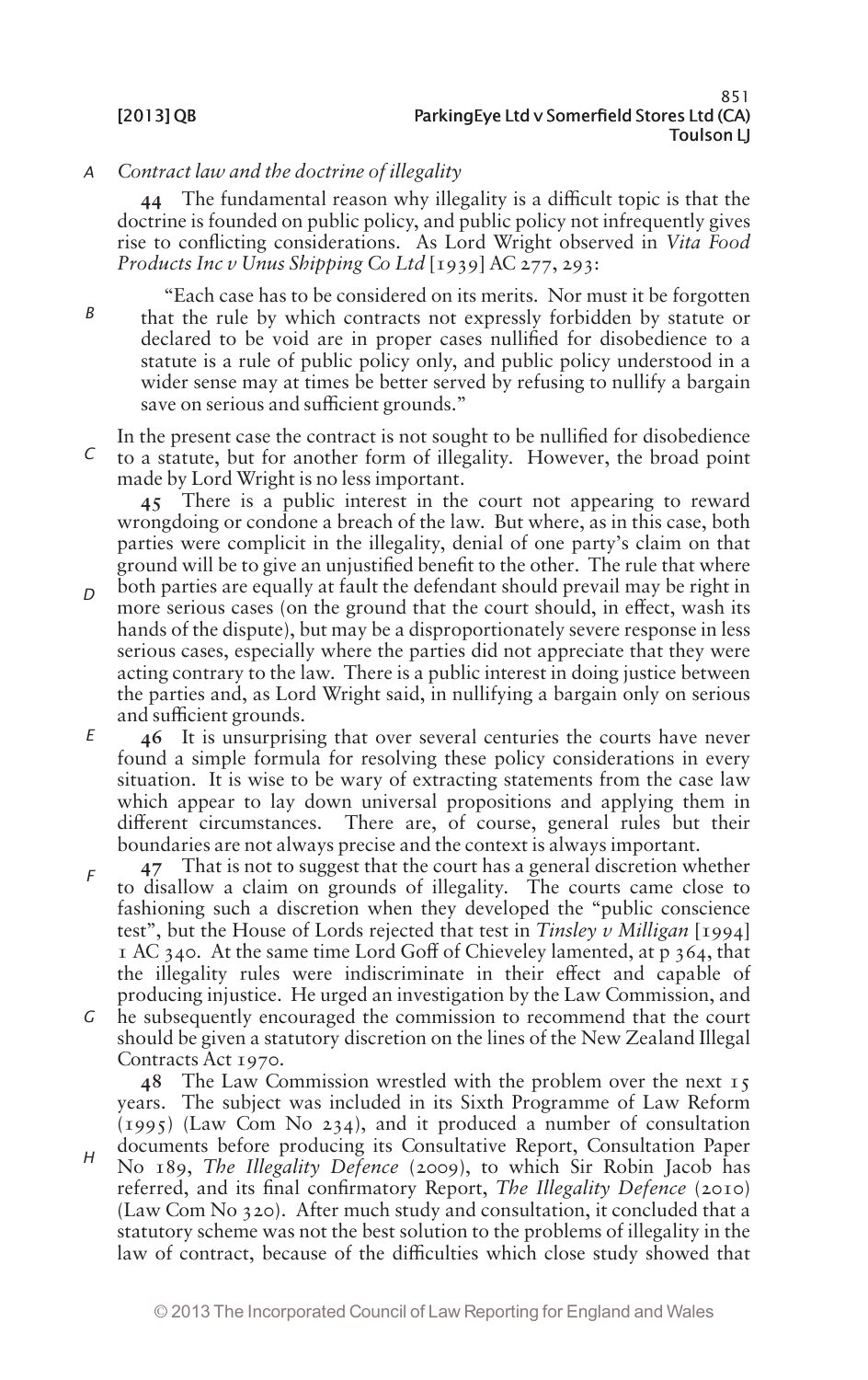such a scheme would itself present; and it believed that the courts had the ability to develop and apply the law in a manner which was principled but moved away from the indiscriminate application of inflexible rules capable of producing injustice. A

49 In its Consultative Report the Law Commission realistically observed (para  $3.52$ ) that to "expect one set of detailed and ostensibly rigid rules to cater for all circumstances that may be encountered is overly ambitious". It summarised the present state of the law as follows:

3.53 As our overview of the present law has shown, the crude application of the general contractual illegality rules could lead to unnecessarily harsh decisions. So how have the courts successfully avoided this potential for injustice in relation to the dispute before them? This has been achieved largely by the use of two methods. The first is by the creation of the numerous exceptions to the application of the general rules . . .

3.54 The second method of avoiding harsh decisions is seen in the way in which the application of the relevant rules can be strained in order to meet the justice of the particular case . . .

3.55 Overall, the result has been a complex body of case law with technical distinctions that are difficult to justify. As one respondent to CP 154 noted, illegality disputes are often adjudicated by lay arbitrators to whom the complexities and uncertainties, not to mention the contradictions, of the present law can present a formidable obstacle to its understanding, and which can therefore impede a fair resolution of the dispute."  $\Gamma$ 

50 The commission commented on the public conscience test as follows: E

3.140 We agree that the public conscience test was vague. However, we believe that it was useful in suggesting that the present rules should be regarded as no more than guidance that help the court to focus its attention on particular features of the case before it. What lies behind these 'rules' is a set of policies. This is why the courts are sometimes required to 'bend' the rules (if possible) to give better effect to the underlying policies as they apply to the facts of the case before them. It would be preferable if the courts were to base their decisions transparently on these policies. They could then accept that existing authority helps, but only in so far as the case law illustrates the various policies to be applied.

3.141 If this approach were adopted, we consider that the illegality defence would succeed in only the most serious of cases. That is, we believe that the policy issues underlying the defence would have to be overwhelming before it would be a proportionate response to deny the claimant his or her usual contractual rights. G

51 The commission made the following provisional recommendations:

H

F

3.142 We provisionally recommend that the courts should consider in each case whether the application of the illegality defence can be justified on the basis of the policies that underlie that defence. These include: (a) furthering the purpose of the rule which the illegal conduct has infringed; (b) consistency; (c) that the claimant should not profit from his

C

B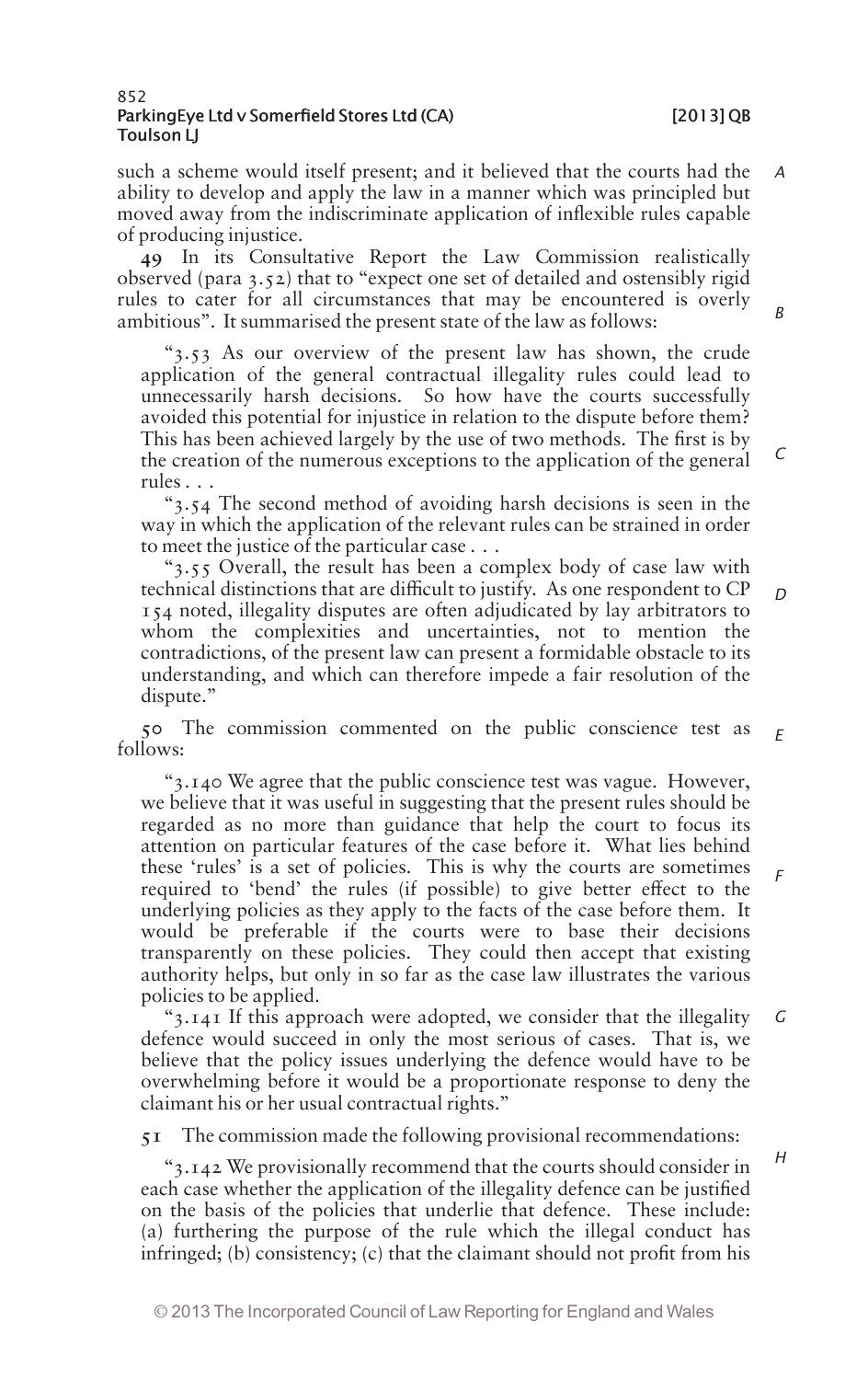or her own wrong; (d) deterrence; and (e) maintaining the integrity of the legal system. Against those policies must be weighed the legitimate expectation of the claimant that his or her legal rights will be protected. Ultimately a balancing exercise is called for which weighs up the application of the various policies at stake. Only when depriving the claimant of his or her rights is a proportionate response based on the relevant illegality policies, should the defence succeed. The judgment should explain the basis on which it has done so. A B

 $\frac{1}{3.143}$  We also consider that it would be helpful if, rather than simply asking whether the contract is illegal—a term which itself is vague and confusing—the courts were to ask whether the particular claimant, in the circumstances which have occurred, should be denied his or her usual relief in respect of the particular claim. This focus on the particular claimant and particular claim are important. As we have suggested, one of the most important factors bearing on the case will be the closeness of the connection between the claim and the unlawful conduct. It may well be the case that it would be a proportionate response to deny the claimant relief in respect of one of the defendant's obligations, where this is closely linked to the claimant's unlawful actions, but not to any other.

3.144 We provisionally recommend that the courts should consider whether illegality is a defence to the particular claim brought by the particular claimant, rather than whether the contract is 'illegal' as a whole."

52 The Law Commission's final Report was to the same effect. Over the years the commission has explored at length the complexities of the subject and the possible ways forward. I am in no doubt about the wisdom and justice of the general approach now advocated by it. Rather than having over-complex rules which are indiscriminate in theory but less so in practice, it is better and more honest that the court should look openly at the underlying policy factors and reach a balanced judgment in each case for reasons articulated by it. E

53 This is not to suggest that a list of policy factors should become a complete substitute for the rules about illegality in the law of contract which the courts have developed, but rather that those rules are to be developed and applied with the degree of flexibility necessary to give proper effect to the underlying policy factors. The decision in Les Laboratoires Servier v Apotex Inc [2013] Bus LR 80 provides a good example. I would particularly endorse Etherton LJ's statement at para  $75$ : F

what is required in each case is an intense analysis of the particular facts and of the proper application of the various policy considerations underlying the illegality principle so as to produce a just and proportionate response to the illegality. That is not the same as an unbridled discretion.

54 In some parts of the law of contract it is necessary in the interests of commercial certainty to have fixed rules, sometimes with exceptions. But in the area of illegality, experience has shown that it is better to recognise that there may be conflicting considerations and that the rules need to be developed and applied in a way which enables the court to balance them fairly. H

D

G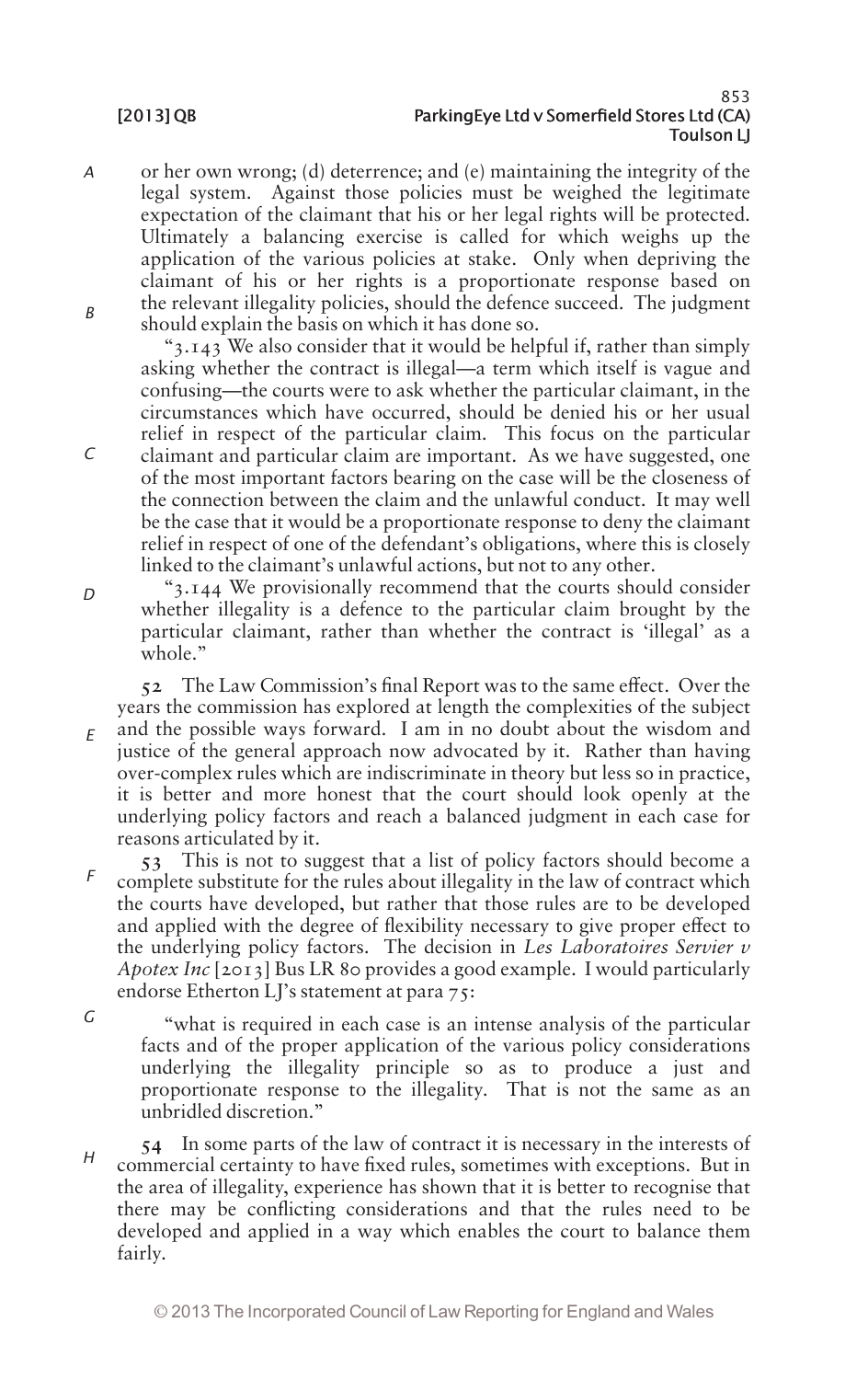55 This approach recognises the truth of Lord Hoffmann's statement in Gray v Thames Trains Ltd [2009] AC 1339, 1370, para 30: A

The maxim ex turpi causa expresses not so much a principle as a policy. Furthermore, that policy is not based upon a single justification but on a group of reasons, which vary in different situations."

### Facts

56 Sir Robin Jacob has explained the facts of the present case. ParkingEye agreed to provide an automated monitoring and control system at some of Somerfield's car parks. This involved a substantial capital outlay by ParkingEye. Payment for ParkingEye's services was to come from parking charges levied on customers who overstayed. The contract was to be for an initial period of 15 months from 1 September 2005. Somerfield terminated the contract in early March 2006. By that time the monitoring system had been installed at 17 stores. ParkingEye claimed damages for its loss of revenue resulting from the early termination of the contract. Somerfield advanced a number of defences which the judge rejected and in respect of which there is no appeal.

## The principle relied on by the appellant

57 Somerfield's illegality defence is based on the manner in which it was intended that part of the contract should be performed. The contract was not unlawful in itself. It was capable of being performed in a lawful manner and it was not entered into as a way of achieving an unlawful objective. The feature relied upon in support of the illegality defence was that the contract provided for ParkingEye to send out letters of demand to customers who overstayed and the third pro forma letter was deceptive. It represented that ParkingEye had the authority and intention to commence legal proceedings if payment was not received within the stipulated time limit, whereas in truth it was agreed that Somerfield should decide whether to take such proceedings and it was most unlikely in reality that Somerfield would decide to do so. The judge accepted that the sending of that letter would give rise to the tort of deceit if the deception induced the recipient to pay even if he was not liable to make the payment in question. The form of letter was not required by the contract but it had been drafted by ParkingEye and approved by Somerfield before the contract was made.

58 In these circumstances Somerfield relies on the rule that a contract may not be enforced by a party who intended from the outset to perform it in an illegal manner. In St John Shipping Corpn v Joseph Rank Ltd [1957]  $I \Omega B$  267, 283 Devlin J stated as a general principle that: G

a contract which is entered into with the object of committing an illegal act is unenforceable. The application of this principle depends upon proof of the intent, at the time the contract was made, to break the law; if the intent is mutual the contract is not enforceable at all, and, if unilateral, it is unenforceable at the suit of the party who is proved to have it.

59 Devlin J did not attempt to define the precise boundaries of the principle, either as to the nature and significance of the illegal act or as to the precise meaning of the words "object" and "intent", which he used without differentiation. It was not relevant for him to do so. The same applies to the

 $\overline{D}$ 

E

F

B

 $\Gamma$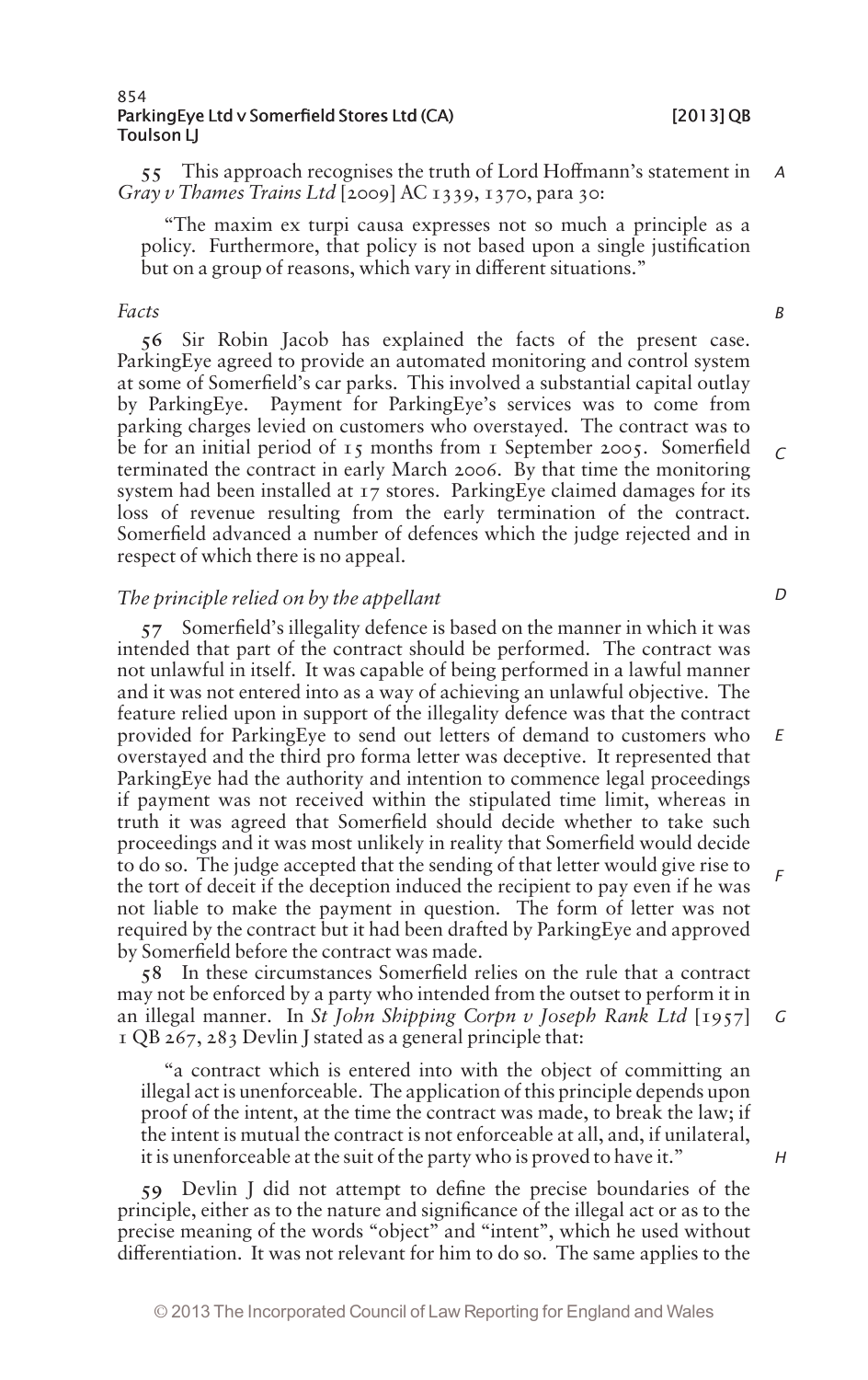cases which have followed it, including Colen v Cebrian (UK) Ltd  $[2004]$  ICR 568, about which I agree with Sir Robin Jacob's comment in para 31 above. A

60 The contract in the St John Shipping Corpn case  $[1957]$  I OB 267 was one of carriage. The defendants were holders of a bill of lading in respect of a part of the cargo carried on the plaintiffs' vessel from Mobile, Alabama, to Birkenhead. The vessel was over-laden and the plaintiffs were guilty of an offence under the Merchant Shipping (Safety and Load Line

Conventions) Act  $1932$ . The defendants relied on the plaintiffs' illegality in the performance of the contract as a ground for refusal to pay the freight otherwise due. Devlin J held that the mere fact that the vessel was overladen did not preclude the plaintiffs from enforcing their claim for freight, but he said, at  $p$  287, that "if the parties knowingly agree to ship goods by an overloaded vessel, such a contract would be illegal", because the case would then fall under the head of illegality which he had earlier identified. B  $\mathcal{C}$ 

61 One can see the justice of treating a party who deliberately sets out to break the law in a serious respect, such as overloading a vessel, differently from a party who breaks the law without meaning to do so or in a way which may be minor. Devlin J had such differences in mind. He said, at p 288:

Persons who deliberately set out to break the law cannot expect to be aided in a court of justice, but it is a different matter when the law is unwittingly broken. To nullify a bargain in such circumstances frequently means that in a case—perhaps of such triviality that no authority would have felt it worthwhile to prosecute—a seller, because he cannot enforce his civil rights, may forfeit a sum vastly in excess of any penalty that a criminal court would impose; and the sum forfeited will not go into the public purse but into the pockets of someone who is lucky enough to pick up the windfall or astute enough to have contrived to get it. It is questionable how far this contributes to public morality. D

62 He said of the defendants' submission, at  $p_28I$ , that:

the principle which they invoke for this purpose cares not at all for the element of deliberation or for the gravity of the infraction, and does not adjust the penalty to the profits unjustifiably earned . . . A shipowner who accidentally overloads by a fraction of an inch will not be able to recover from any of the shippers or consignees a penny of the freight.

63 When Devlin Js judgment is read as a whole his reasoning is characteristically subtle and cogent. To draw from it a fixed rule that any intention from the outset to do something in the performance of the contract which would in fact be illegal must vitiate any claim by the party concerned does not do justice to his judgment. It is too crude and capable of giving rise to injustice. If there were such a cast-iron rule, I agree with Sir Robin Jacob's comments in paras  $33-34$  above about its oddity in the present case. G

64 I do not accept the unqualified form of the rule as advanced by Somerfield. In considering its proper scope and application, there may be and are in this case a number of relevant factors.

H

## Object and intent of the claimant

65 The first factor concerns the object and intent of the claimant. In its first Consultation Paper No 154, Illegal Transactions: The Effect of Illegality on Contracts and Trusts (1999), para 2.31, the Law Commission cited

E

F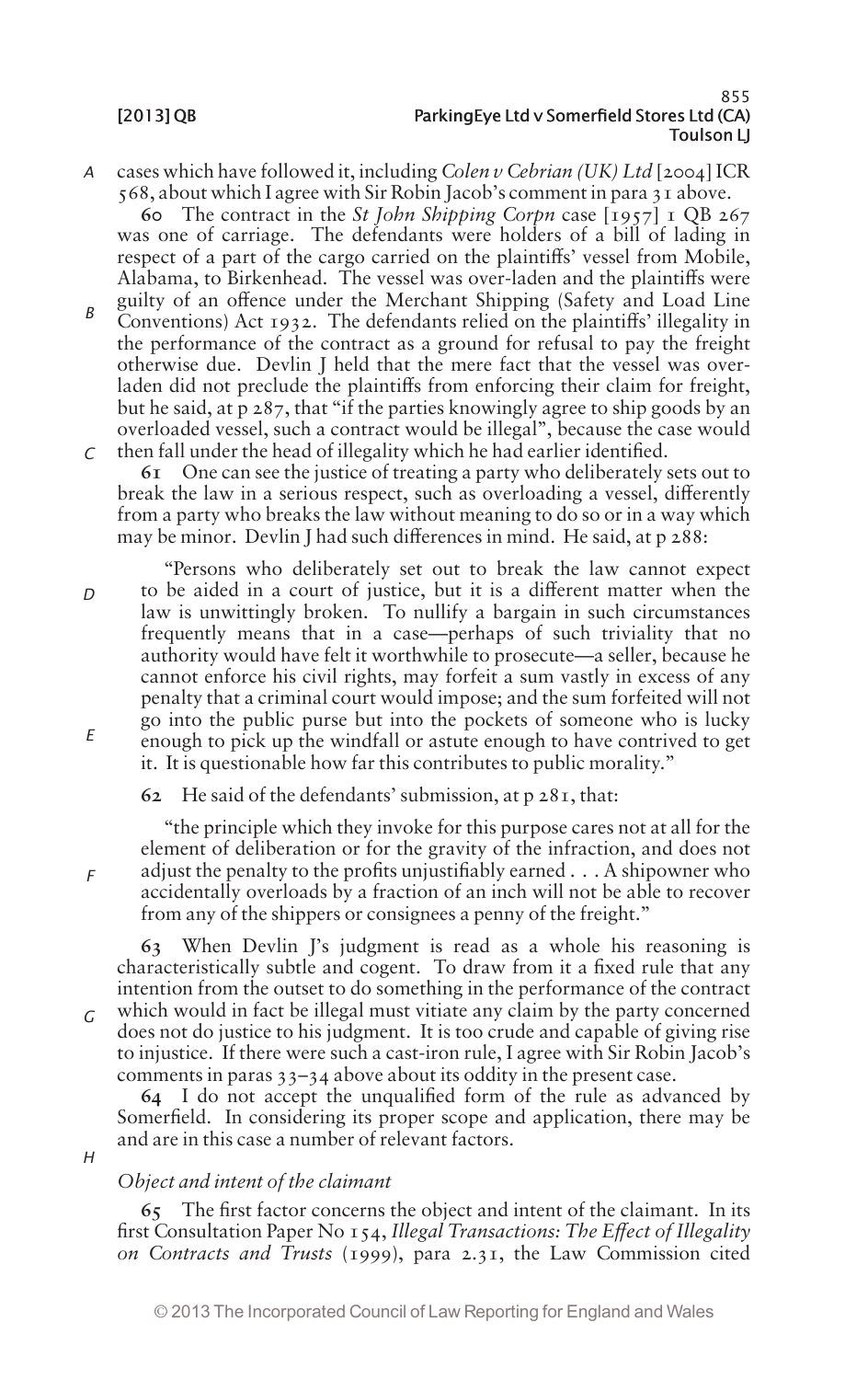St John Shipping Corpn v Joseph Rank Ltd  $\lceil \log_7 \rceil$  1 QB 267 as authority for the proposition that if one party intends to perform a contract in a way that involves the commission of an illegal wrong at the time of entering into the contract, he will not be able to enforce the contract. I have already remarked, however, that in the relevant passage Devlin J, at p 283, used the expressions "with the object of committing an illegal act" and having "the intent, at the time the contract was made, to break the law" without differentiation or further analysis. The Law Commission added in a footnote that: A B

it would seem that where the party or parties were not aware that the intended performance was illegal and, on discovery, are subsequently content that the contract be performed in a legal manner within its terms, the contract is enforceable: Waugh v Morris  $(1873)$  LR 8 QB 202."

66 I referred to the Waugh case in Anglo Petroleum Ltd  $\nu$  TFB (Mortgages) Ltd [2007] BCC 407 and would repeat what I said, at p 441, paras 60—63:

"60. Waugh v Morris  $\ldots$  arose from a voyage charter party by which the plaintiff's vessel was chartered for a voyage from Trouville to London. Under the charter party a cargo of pressed hay was to be loaded at Trouville and brought to London where it was to be taken from the ship alongside. The charterer's agent told the master that the consignees under the bills of lading would require the hay to be delivered to them at a particular wharf in Deptford Creek and that he should proceed there on his arrival in London, which the master promised to do.

" $61$ . On arriving in the Thames, the master learned for the first time that by an Order in Council made under the Contagious Diseases (Animals) Act 1869 France was declared to be an infected country, and it was made illegal to land in Great Britain any hay brought from that country. The Order had been made and published before the charter party was entered into, but neither the master of the ship nor the charterer's agent was aware of it. On learning of the Order, the master refrained from landing the cargo at the wharf. After some delay, during which the contractual number of lay days elapsed, the charterer received the cargo from alongside the ship into another vessel and exported it. The owner claimed for detention. The claim was resisted by the charterer on the ground that the contract was unenforceable for illegality, because the purpose of the contract was the delivery of the consignment to London, which was prohibited by law. The defence was rejected. E F

62. Giving the judgment of the court, Blackburn J (pp 207—208) distinguished the case from one where the contract could not be performed without illegality or which was entered into for the object of satisfying an illegal purpose. He observed that all that the owner had bargained for, and could properly be said to have intended, was that on the ship's arrival in London his freight should be paid and the hay taken out of the ship. As to an illegal object, he never contemplated that the charterer would violate the law. He contemplated that the charterer would land the goods and thought that this would be lawful; but if he had thought of the possibility of the landing being prohibited, he would probably, and correctly, have expected the charterer not to break the law. The principle applied by the court was stated by Blackburn J as follows: G H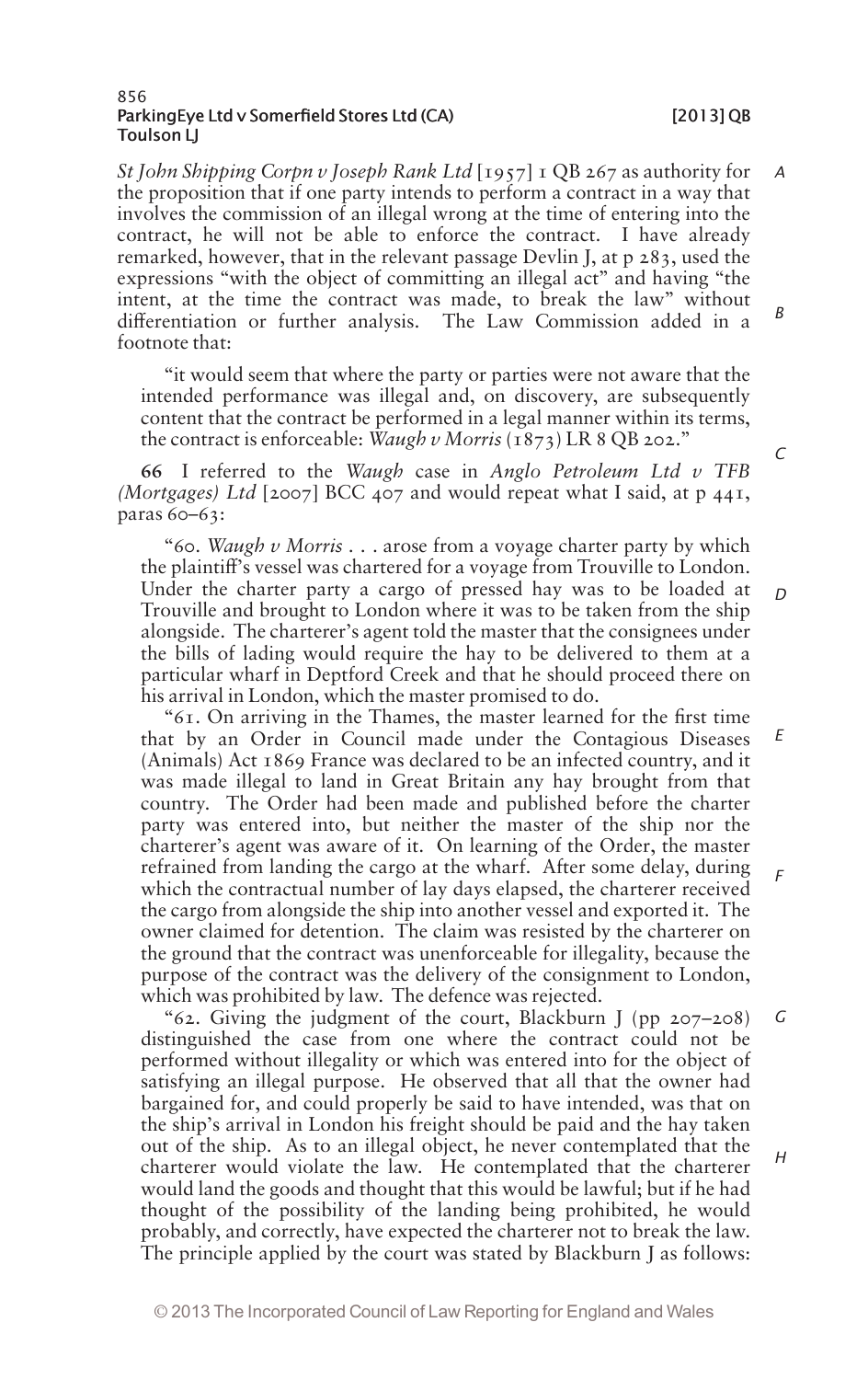#### 857 [2013] QB ParkingEye Ltd v Somerfield Stores Ltd (CA) Toulson LJ

We quite agree, that, where a contract is to do a thing which cannot be performed without a violation of the law it is void, whether the parties knew the law or not. But we think, that in order to avoid a contract which can be legally performed, on the ground that there was an intention to perform it in an illegal manner, it is necessary to show that there was the wicked intention to break the law; and, if this be so, the knowledge of what the law is becomes of great importance.' A B

63. 130 years later, this statement of the law has added importance because of the explosion in the number of statutory regulations of one kind or another under English and European law.

67 The subject is dealt with in Chitty on Contracts, 30th ed (2008), para 16-012:

where the contract is not unlawful on its face and is capable of performance in a lawful way and the parties merely contemplate that it will be performed in a particular way which would be unlawful, the parties, through ignorance of the law, failing to appreciate that fact, the contract may be enforced on the ground that there was never a 'fixed intention' to do that which was later discovered to be lawful and that while the parties 'contemplated' such unlawful act, they did not 'intend' to do it. In other words, knowledge of the law is of evidential significance with respect to the parties' intended mode of performance. It is important in this situation that at least the party seeking to enforce the contract can carry it out in a legal manner. C

68 The judge cited this passage in his judgment. He went on to hold that ParkingEye did not have a "fixed intention" to use the third pro forma letter. He found that ParkingEye did not appreciate its legally objectionable aspects and that, if someone had pointed them out, the letter would have been changed. E

## Centrality of the illegality

69 A second factor is the centrality and gravity of the illegality in the context of the contract and more particularly the claim. It is worth repeating the passage from the Law Commission's Consultative Report  $(2009)$ (No 189), at para 3.31, which Sir Robin Jacob has cited: F

However, it clearly cannot be in every case that a contract is unlawfully performed, even where this was the original intention, that the offending party loses his or her remedies. Such a proposition would result in the widespread forfeiture of contractual remedies as a result of minor and incidental transgressions. Although there is general agreement on this point amongst academic commentators, there is surprisingly little authority.

70 There is a pertinent passage in St John Shipping Corpn  $v$  Joseph *Rank Ltd* [1957] 1 OB 267. Commenting that the court should be slow to imply the statutory prohibition of a contract, Devlin J said, at p 289: H

"In the statutes to which the principle has been applied, what was prohibited was a contract which had at its centre—indeed often filling the whole space within its circumference—the prohibited act; contracts for the sale of prohibited goods, contracts for the sale of goods without

D

G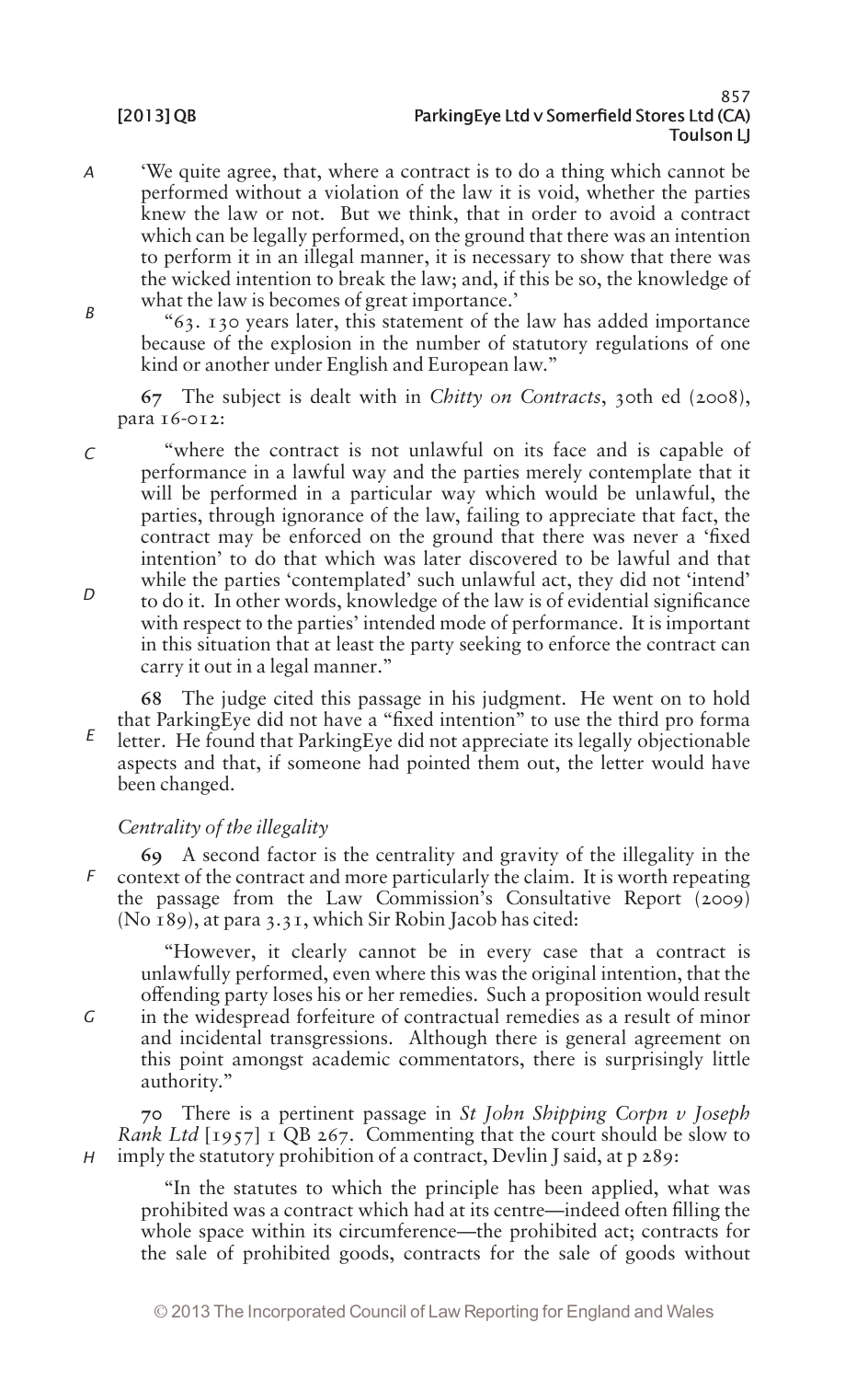accompanying documents when the statute specifically said there must be accompanying documents; contracts for work and labour done by persons who were prohibited from doing the whole of the work and labour for which they demanded recompense." A

 $7I$  I highlight the final phrase "prohibited from doing the whole of the work and labour for which they demanded recompense". In the present case the most important part of the service provided by ParkingEye was the installation of the system in 17 car parks. That work was perfectly lawful. The misrepresentation contained in the third pro forma letter was hardly central to the performance of the contract. The judge found that it could not properly be said that the use of unlawful means to collect charges from customers who overstayed was one of the purposes of the agreement. He held that any illegality was, in his words, too remote to render the agreement unenforceable. B  $\Gamma$ 

## Nature of the illegality

72 A third and related factor is the nature of the illegality, which may be relevant to its gravity. The only form of illegality found by the judge was in tort. Somerfield alleged in its pleadings that ParkingEye obtained money by deception contrary to the Theft Act 1968 and the Fraud Act 2006 and that it committed the offence of unlawful harassment of a debtor contrary to section 40 of the Administration of Justice Act 1970, but the first allegation was not pursued at the trial and the second was rejected by the judge. In its first Consultation Paper, No 154, the Law Commission observed at para 2.23 that while a contract had been held to be unenforceable because it had as its object the commission of the tort of deceit (Brown Jenkinson  $\circ$  Co Ltd v Percy Dalton (London) Ltd [1957] 2 QB 621): "Where neither party is aware that performance of the contract will involve a tort, we are not aware of any case law to suggest that the contract is unenforceable. E

73 The judge rejected the idea that deceit could properly be considered to be the object of the contract and he found that the parties did not appreciate that the third pro forma letter was legally objectionable when they agreed on its format.

74 The significance of the third factor was not the subject of argument and, while I regard it as relevant, my conclusion does not depend on it.

## Conclusion

75 The judge was in my view right to reject Somerfield's illegality defence. The considerations which caused him to do so were that ParkingEye had no "fixed intention" of acting unlawfully, for reasons which I have discussed, and that the illegality was incidental to part of the performance of the contract but far from central to it. G

76 My reasons for agreeing with the judge can be shortly stated. If the court thought it right to do so, it could develop and apply the principle expressed in broad terms in St John Shipping Corpn v Joseph Rank Ltd [1957] 1 QB 267 and repeated in cases such as Colen v Cebrian (UK) Ltd [2004] ICR  $568$ , so as to defeat ParkingEye's claim, but it is necessary to consider whether that would be justified by the policies underlying this branch of the law.

© 2013 The Incorporated Council of Law Reporting for England and Wales

 $\overline{D}$ 

F